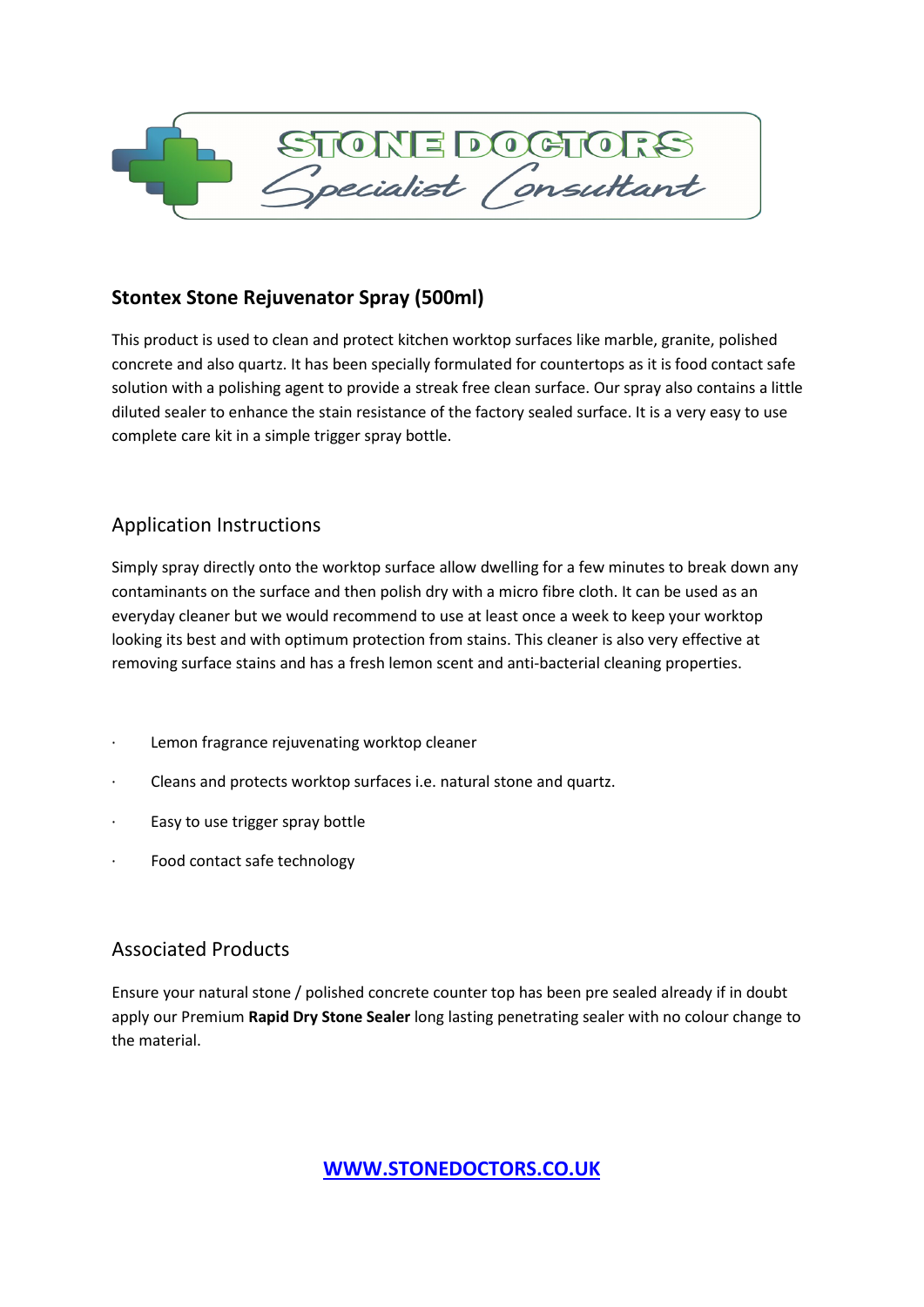

## **Stontex Platinum Stone Sealer 1L & 5L**

This product is used to help protect natural stone paving, tiles and brick from oil and water based staining. Treating your material with this sealer will also help make ongoing maintenance and cleaning much easier. It is a water based odourless penetrating sealer, which will retain the existing colour of the stone, tile or brick. It is ideal for use internally in a confined space as there is no smell, however it can also be used externally albeit our **Rapid Dry Stone Sealer** would be a better longer lasting solution for external surfaces. Even though **Platinum Stone Sealer** is water based it has a very high active ingredient content so the treated surface should perform for between 2-5 years depending on wear and tear.

## Application Instructions

It is important that the area you are treating be clean and dry prior to applying the sealer. Then you simply either roll on with a normal paint roller onto your paving, or if you prefer you can spray using a knapsack sprayer for large areas or just a simple hand held sprayer. **Platinum Stone Sealer** has been formulated as one coat treatment but you can apply an additional coat if your material is unusually porous for optimum protection. It is recommended that the freshly treated material is kept dry and free from footfall traffic for 3 to 6 hours after application.

- · High performance water based and low odour formula
- Easy to apply one coat treatment
- Does not change the look or feel of the material
- Coverage rate up to 15sqm per litre depending on porosity of the material.

## Associated Products

Deep clean you're external paving prior to sealing with our **All in one Outdoor Cleaner** and for ongoing maintenance use our **Green to Clean** product no need for constant power washing just spray and walk away. The active enzyme contained in **Green to Clean** keeps working for up to 9 months inhibiting the organic stains for reforming on the surface.

Deep clean you're internal tiles prior to sealing with our **Heavy Duty Grime Remover** and for ongoing maintenance use our **Multi Clean** dilutes 1 to 50 with warm water in your steam cleaner or a capful in your mop bucket.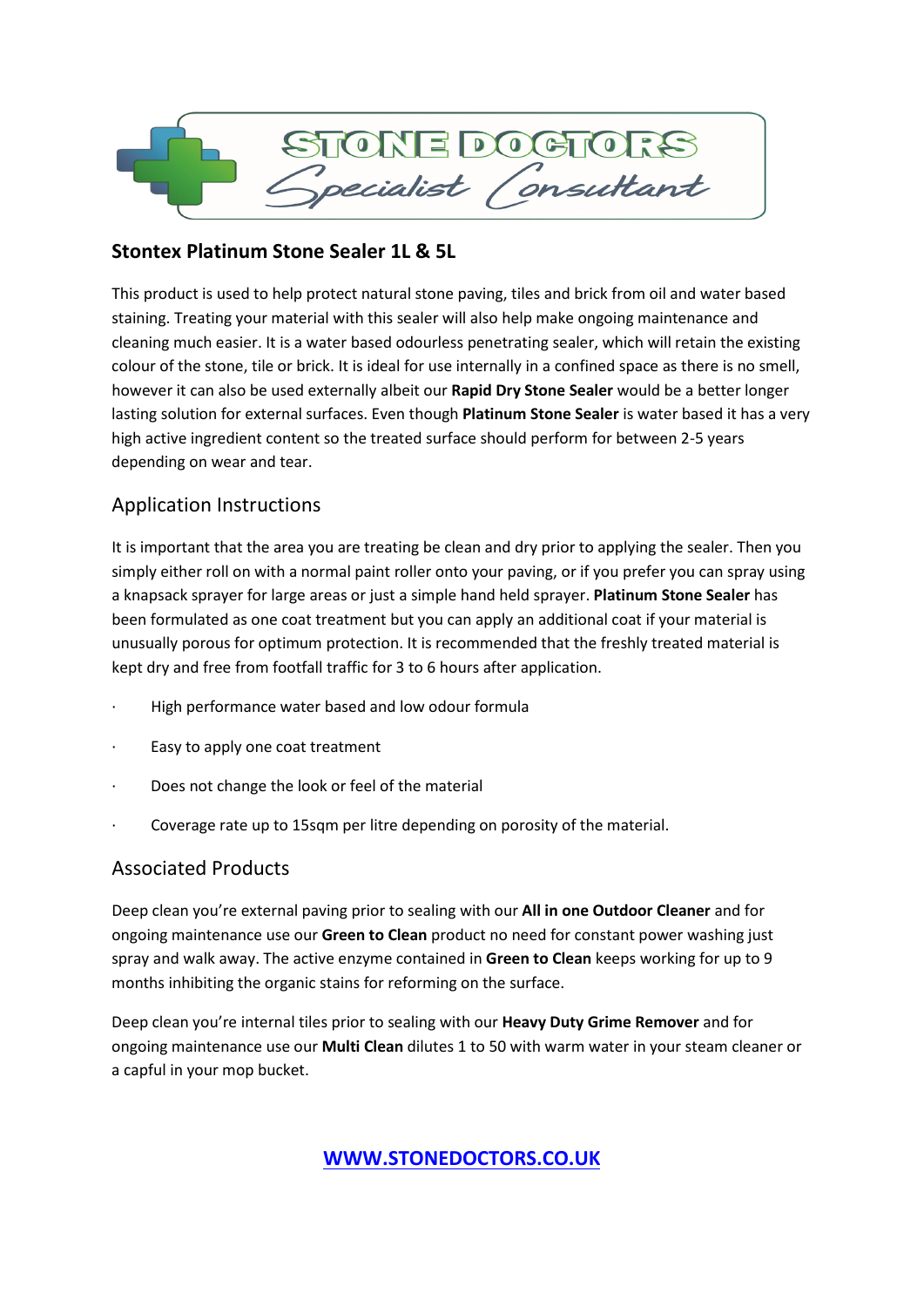

## **Stontex Slate Sealer 1L**

This product was created specifically for internal slate floors, as slate cannot be machine polished if you wish to have a polished finish then this acrylic coating which is very hard wearing is the ideal solution. **Slate Sealer** will definitely change the look and slip resistance of the slate so this is an important consideration and we recommend that you do a test area in an obscure area first. We do not recommend this product be used externally.

## Application Instructions

Roll the sealer on surface area like paint, the more coats added the shiner the finish will be. Best to leave for 12 hours between coats to ascertain the look you are trying to achieve. It is recommended that the freshly treated material is kept dry and free from footfall traffic for 3 to 6 hours after application.

- Provides a hard wearing gloss finish on the surface
- Not recommended for external use as it will be slippery when wet.
- Coverage rate up to 15sqm per litre depending on porosity of the material

# Associated Products

Deep clean your slate floor prior to sealing with our **Heavy Duty Grime Remover** however if you are removing old worn sealer or some other old coating treatment you will need to deep clean with our **Power Stripper Plus** which will clean and help break down the old coating / lacquer. For ongoing maintenance use our **Multi Clean** dilutes 1 to 50 with warm water in your steam cleaner or a capful in your mop bucket.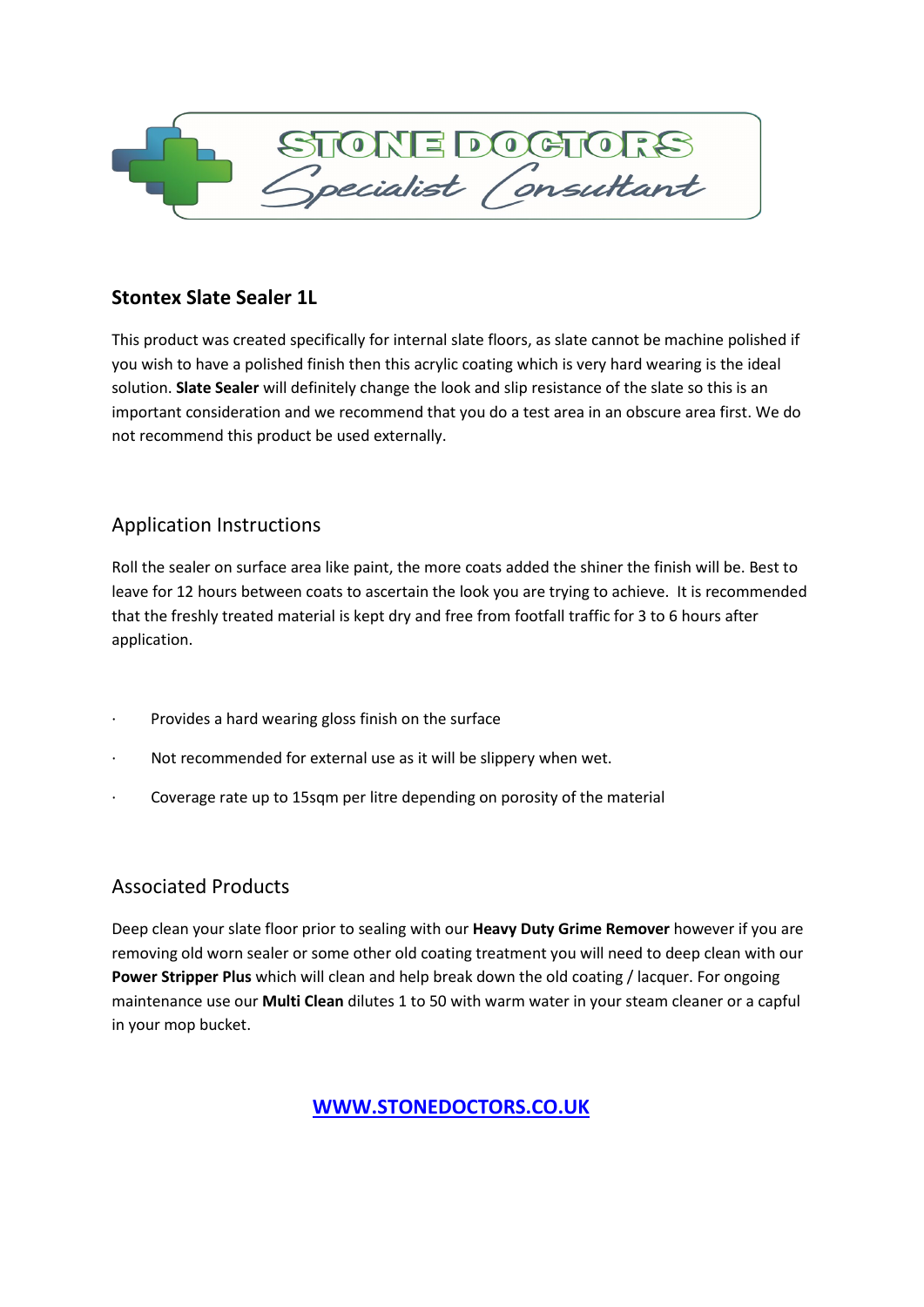

## **Stontex Colour Intensifier 1L & 5L**

This product was created to give a long lasting wet look to your natural stone paving and internal tiles. It is a premium solvent based penetrating sealer which will enhance the look without changing the texture i.e. it will not make the material slippery. **Colour intensifier** not only enhances the colour but is also a sealer providing protection from common staining.

## Application Instructions

Best to be applied using a roller and allow the treatment to penetrate into the material for about 20- 30 mins and then buff all the residue from the surface. Basically you will have a matt finish when you start and should have a matt not shiny look when you're finished albeit with a more enhanced colour. Product can be sprayed onto a vertical surface but again ensure that any residue is removed after the 20 -30 min dwell time. Normally one coat is sufficient but if the material looks patchy the following day then it's more likely very porous and simply apply a second coat to uniform the look. It is recommended that the freshly treated material is kept dry and free from footfall traffic for 3 to 6 hours after application.

- · Provides a wet look without the shine.
- Suitable for internal and external use, ideal for black / dark stone or tiles
- Coverage rate up to 15sqm per litre depending on porosity of the material
- Breathable treatment that will not trap moisture in the treated material.

## Associated Products

Deep clean you're external paving prior to sealing with our **All in one Outdoor Cleaner** and for ongoing maintenance use our **Green to Clean** product no need for constant power washing just spray and walk away. The active enzyme contained in **Green to Clean** keeps working for up to 9 months inhibiting the organic stains for reforming on the surface.

Deep clean you're internal tiles prior to sealing with our **Heavy Duty Grime Remover** and for ongoing maintenance use our **Multi Clean** dilutes 1 to 50 with warm water in your steam cleaner or a capful in your mop bucket.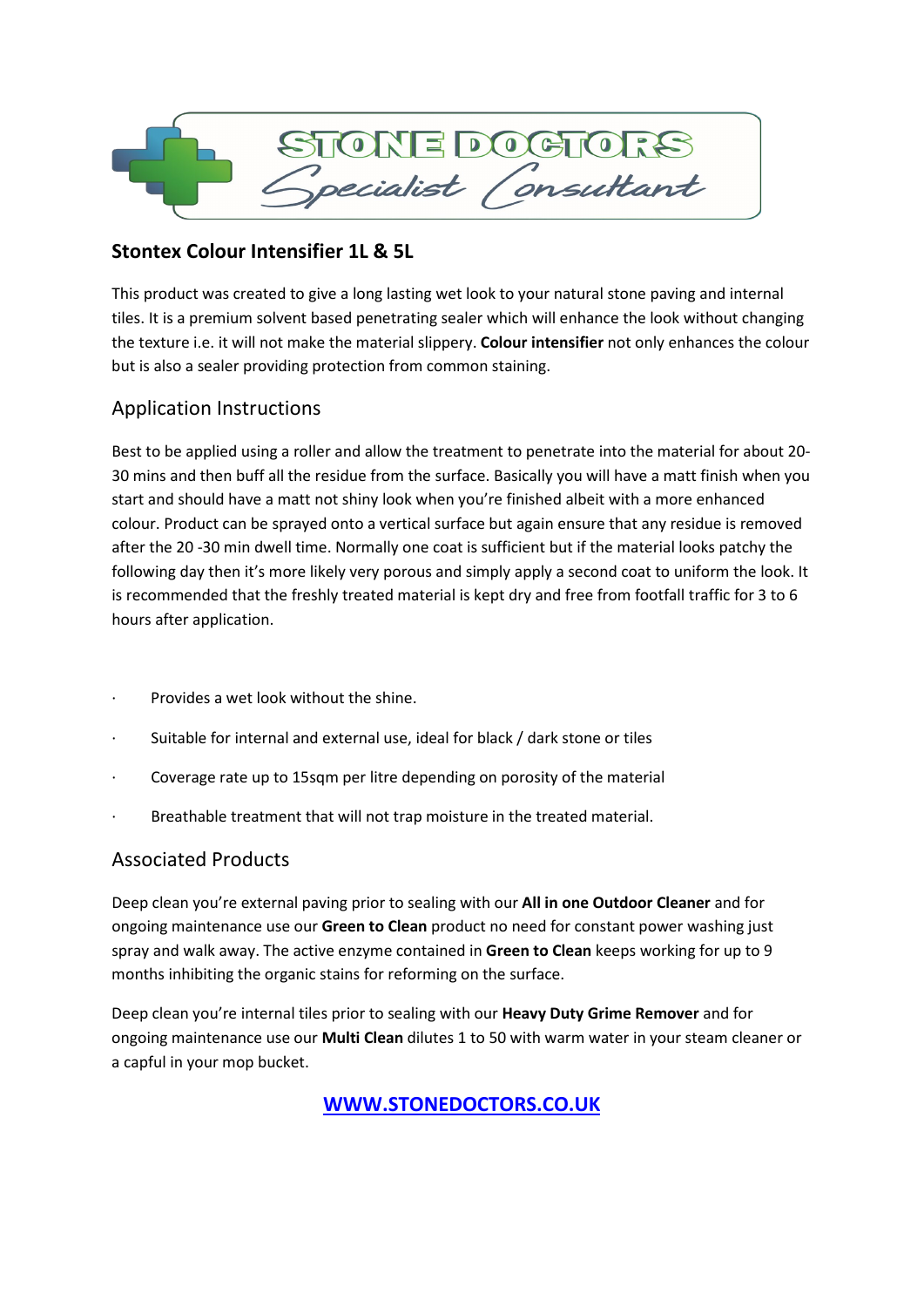

## **Stontex Aerosol Spray Sealer (600ml)**

This product was developed as a DIY spray sealer, ideal for sealing grout lines for tiles, walls and floors. We have formulated this product to a professional grade specification so it can be applied to the material even if it is slightly damp. This product is very well received by the trade as a tiler can seal soon after grouting even if the grout is not fully dry thereby protecting the freshly grouted tiles from staining straight away.

## Application Instructions

Spray directly on to grout and even if it over applied onto the tiles this sealer will not change the look of the material. A unique feature of this product is that it can also be applied even if the grout is damp.

- · Easy application pressurised container.
- Unique moisture tolerant formulation.
- · Non yellowing, deep penetrating sealer
- Breathable treatment that will not trap moisture in the treated material.

## Associated Products

Prior to sealing your grout if your grout has any mould staining then you can clean the grout lines with our **Mould Away** spray cleaner. For ongoing maintenance use our **Multi Clean** dilutes 1 to 50 with warm water in your steam cleaner or a capful in a basin.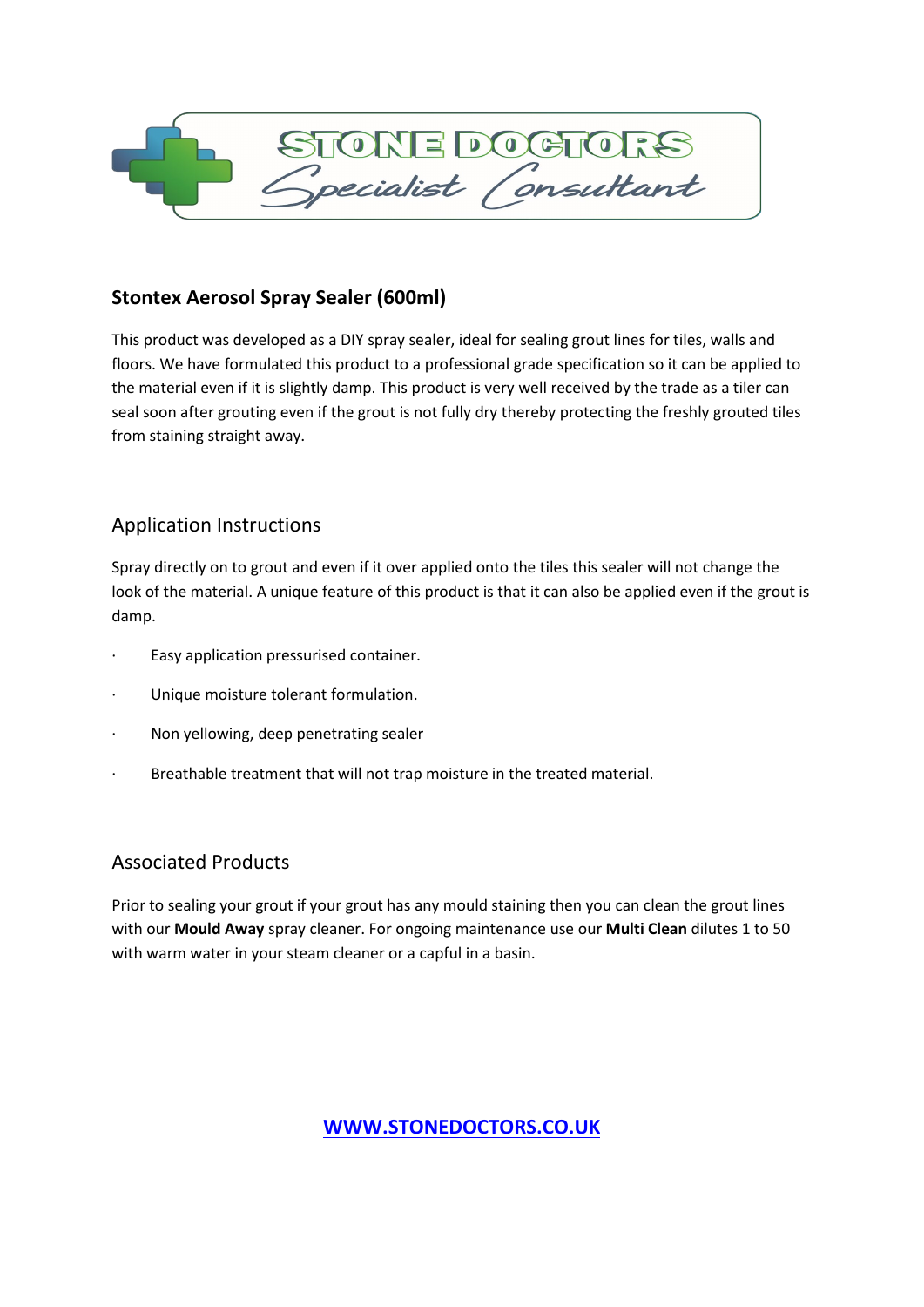

## **Stontex Porcelain Protector 1L**

This is a specially formulated sealer for both internal porcelain tiles and external porcelain paving. Even if the porcelain tile / paving is factory sealed it can be used to increase the stain resistance properties of the material, which will make it easier to clean and maintain. This product will not change the look or slip resistance of the material as it is a penetrating treatment.

## Application Instructions

Best to be applied using a roller and allow the treatment to penetrate into the material for about 10- 15 mins and then buff all the residue from the surface. Product can also be sprayed but application with roller ensures that the treatment penetrates better into the material again ensure that any residue is removed after the 10 -15 min dwell time. Normally one coat is sufficient as porcelain is a very dense material. It is recommended that the freshly treated material is kept dry and free from footfall traffic for 3 to 6 hours after application.

- · Provides a natural matt look finish with oil and water based stain protection.
- · Suitable for internal and external use.
- Coverage rate up to 20sqm per litre depending on porosity of the material
- Breathable treatment that will not trap moisture in the treated material

## Associated Products

Deep clean you're external paving prior to sealing with our **All in one Outdoor Cleaner** and for ongoing maintenance use our **Green to Clean** product no need for constant power washing just spray and walk away. The active enzyme contained in **Green to Clean** keeps working for up to 9 months inhibiting the organic stains for reforming on the surface.

Deep clean you're internal tiles prior to sealing with our **Heavy Duty Grime Remover** and for ongoing maintenance use our **Multi Clean** dilutes 1 to 50 with warm water in your steam cleaner or a capful in your mop bucket.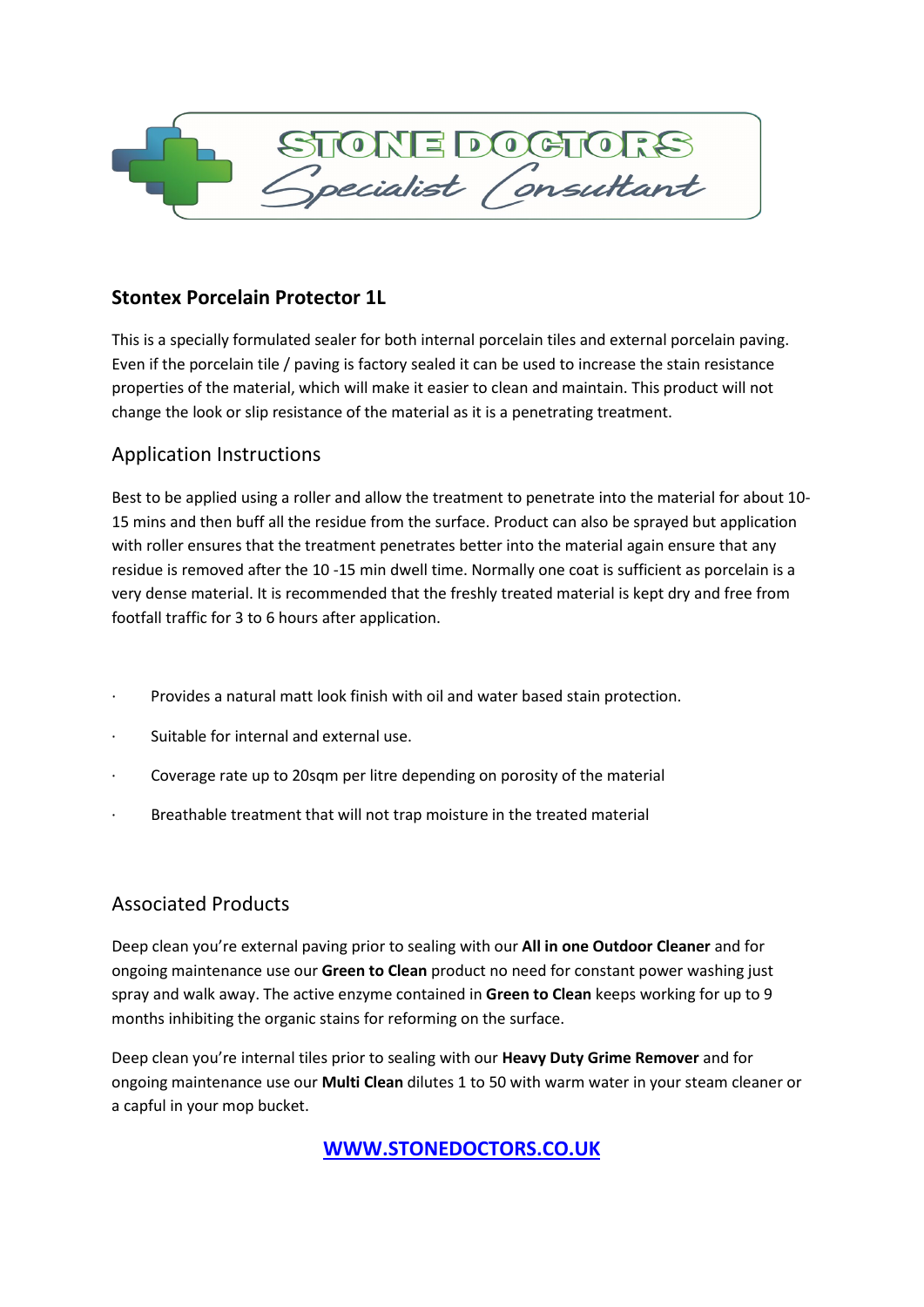

## **Stontex Rapid Dry Stone Sealer 1L, 5L & 25L**

This product was formulated for natural stone external paving but is also a very effective fast drying sealer for internal natural stone tiles. Sealing stone externally can be problematic as it is very hard for the stone to dry out completely prior to application. This creates delays for contractors in particular who wish to lay paving and seal on the same day. With our special unique formula **Rapid Dry Stone Sealer** can be applied to the paving even if there are still some damp patches on the surface. The treatment will still cure even with the presence of moisture without any adverse reaction or reduction in its stain repellent performance.

## Application Instructions

Can be applied using a roller or sprayed on the surface just allow the treatment to penetrate into the material for about 10- 15 mins and then buff all the residue from the surface. Natural stone is porous by nature some stones more porous than others but this 10-15 min dwell time will be sufficient to cover you for all types of stone. Normally one coat is sufficient but for more porous material a second coat can be applied for additional protection. It is recommended that the freshly treated material is kept dry and free from footfall traffic for 3 to 6 hours after application.

- Provides a natural matt look finish with oil and water based stain protection.
- · Suitable for internal and external use.
- Coverage rate up to 15sqm per litre depending on porosity of the material
- Breathable treatment that will not trap moisture in the treated material

### Associated Products

Deep clean you're external paving prior to sealing with our **All in one Outdoor Cleaner** and for ongoing maintenance use our **Green to Clean** product no need for constant power washing just spray and walk away. The active enzyme contained in **Green to Clean** keeps working for up to 9 months inhibiting the organic stains for reforming on the surface.

Deep clean you're internal tiles prior to sealing with our **Heavy Duty Grime Remover** and for ongoing maintenance use our **Multi Clean** dilutes 1 to 50 with warm water in your steam cleaner or a capful in your mop bucket.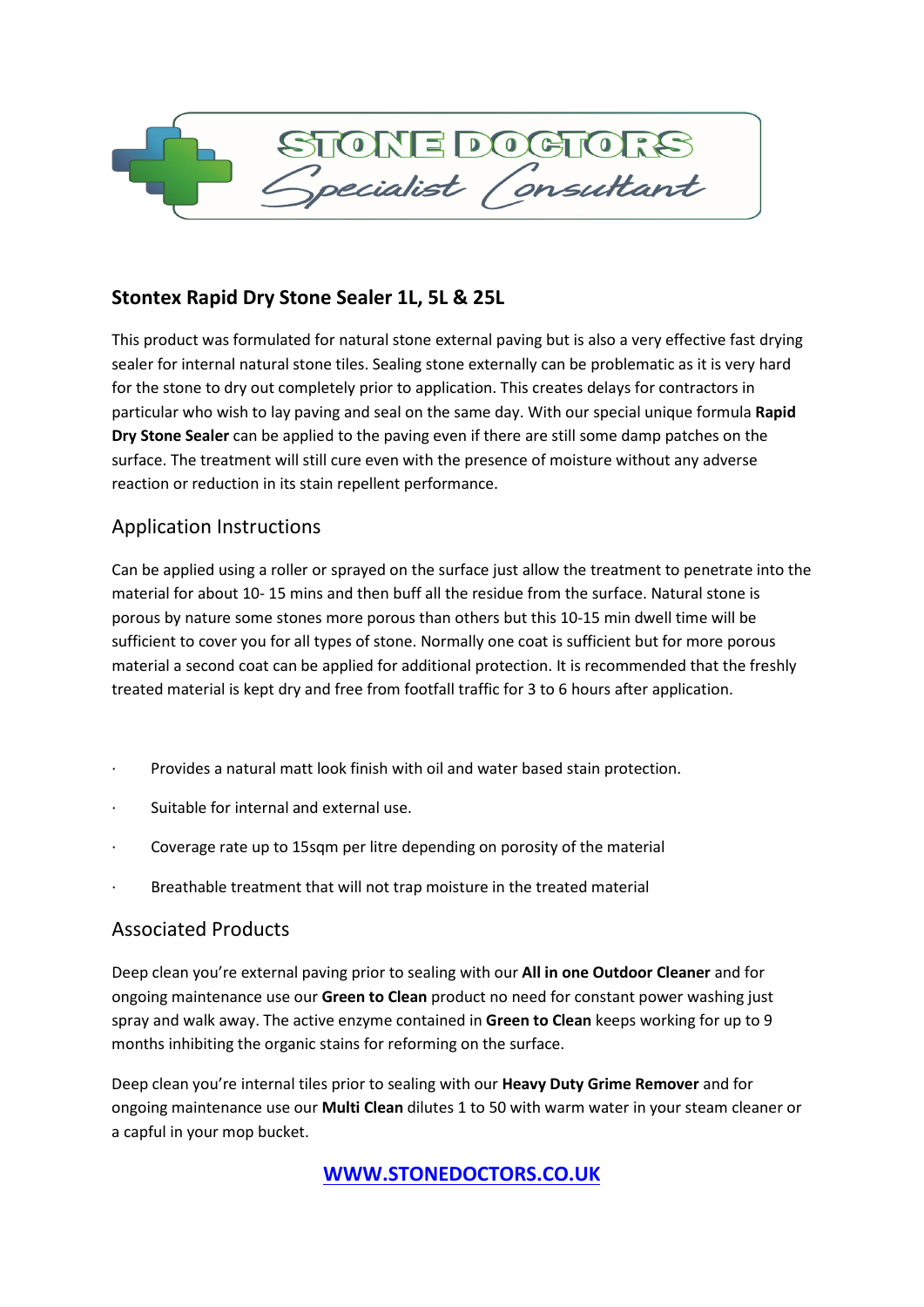

## **Stontex Paver Plus 5L & 25L**

This is a high performance outdoor sealer and jointing sand stabilising treatment for concrete block paving. **Paver Plus** provides a matt finish that enhances the natural colour of your concrete block paving. It will also provide high quality stain protection helping to prevents water, oil and dirt from penetrating into the surface, making it easier to clean and maintain. It has a unique added feature as it will also bind, seal and stabilise the jointing sand between the concrete block pavers. This will allow the paving its natural flexibility as the sand is binded together and not stuck to the blocks. The added benefit for the customer is that the sand will not be blown out of the joints from power washing and general wear and tear. The integrity of the paving is maintained so subsidence of the paving is virtually eliminated once the paving has been professionally laid in the first place of course.

## Application Instructions

To apply the **Paver Plus** best to use a watering can with a rose attachment over the area required. It is also possible to apply by spraying the treatment on the surface however this will seal the surface of the pavers it will not penetrate very deep into the jointing sand. Once you have applied the treatment on the surface you then disperse the liquid evenly over the surface depositing it into the kiln dried sand in the joints using a rubber squeegee. Normally a one coat application but it should be a generous coat to ensure depth of penetration into the jointing sand. It is recommended that the freshly treated material is kept dry and free from footfall traffic for 3 to 6 hours after application.

- · Inhibits weed growth through the jointing sand.
- Helps to protect the surface of the pavers from oil and water based staining.
- Coverage rate 2-4sqm per litre depending on size of the pavers
- Breathable treatment that will not trap moisture in the treated material

## Associated Products

Deep clean you're external paving prior to sealing with our **All in one Outdoor Cleaner** and for ongoing maintenance use our **Green to Clean** product no need for constant power washing just spray and walk away. The active enzyme contained in **Green to Clean** keeps working for up to 9 months inhibiting the organic stains for reforming on the surface.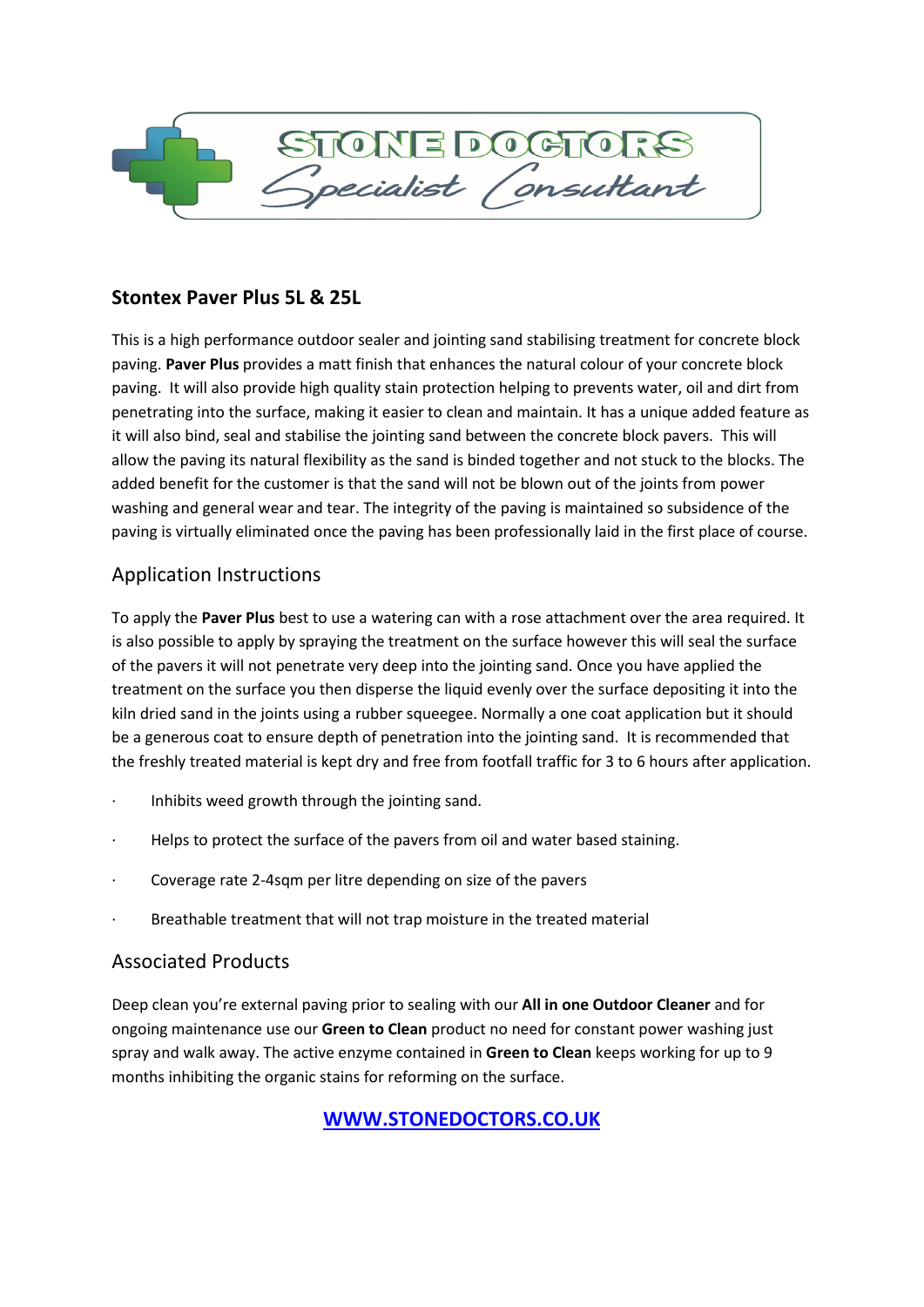

# **Stontex Grout 2 New (237ml)**

This is a unique tile grout colour restoration product it basically re-colours and also seals existing/new grout lines. It is available in six colours i.e. White, Ivory, Standard Grey, Beige/ Sandstone, Dark Brown and Black. This treatment penetrates into the grout restoring the original or if you wish even changing the existing colour of the grout. It also has the added benefit of enhancing the stain resistant properties of the grout providing long lasting protection as well. This is a professional grade formula it doesn't just sit on the surface of the grout like many DIY type products but penetrates deep into the grout to give long lasting colour enhancement and stain protection.

# Application Instructions

To apply use a toothbrush or small brush and apply directly onto the grout lines, important to ensure that the grout is as clean as possible prior to application ref associated product section below. Allow the treatment to dwell on the surface of the grout for about 10 mins to ensure it penetrates as deep as possible for maximum effectiveness. Then wipe any residue from the ceramic or porcelain tile using a little **Multi Clean** on a clean cloth. If you are going to use this product around the grout lines of natural stone tiles it is imperative that these natural stone tiles are sealed properly prior to application use our **Rapid Dry Stone Sealer** if you are not sure and it is advisable that you take extra care when applying the treatment around natural stone tiles.

- Unique formula that re colours and stain protects the grout.
- Makes the grout lines easier to clean and maintain
- Coverage rate up to 30 linear meters depending on width of the grout lines.

## Associated Products

It is important to ensure your grout is properly clean and the pores of the grout open prior to application of the treatment use our **Grout 2 New Pre-Treat Cleaner** for this purpose. If your room is not very well ventilated then you may get mould growing on your grout / tiles use our **Mould Away** to remove this staining without effecting the performance of the **Grout 2 New** treatment. Having your grout treated with **Grout 2 New** will inhibit stains from penetrating deep into your grout making ongoing maintenance much easier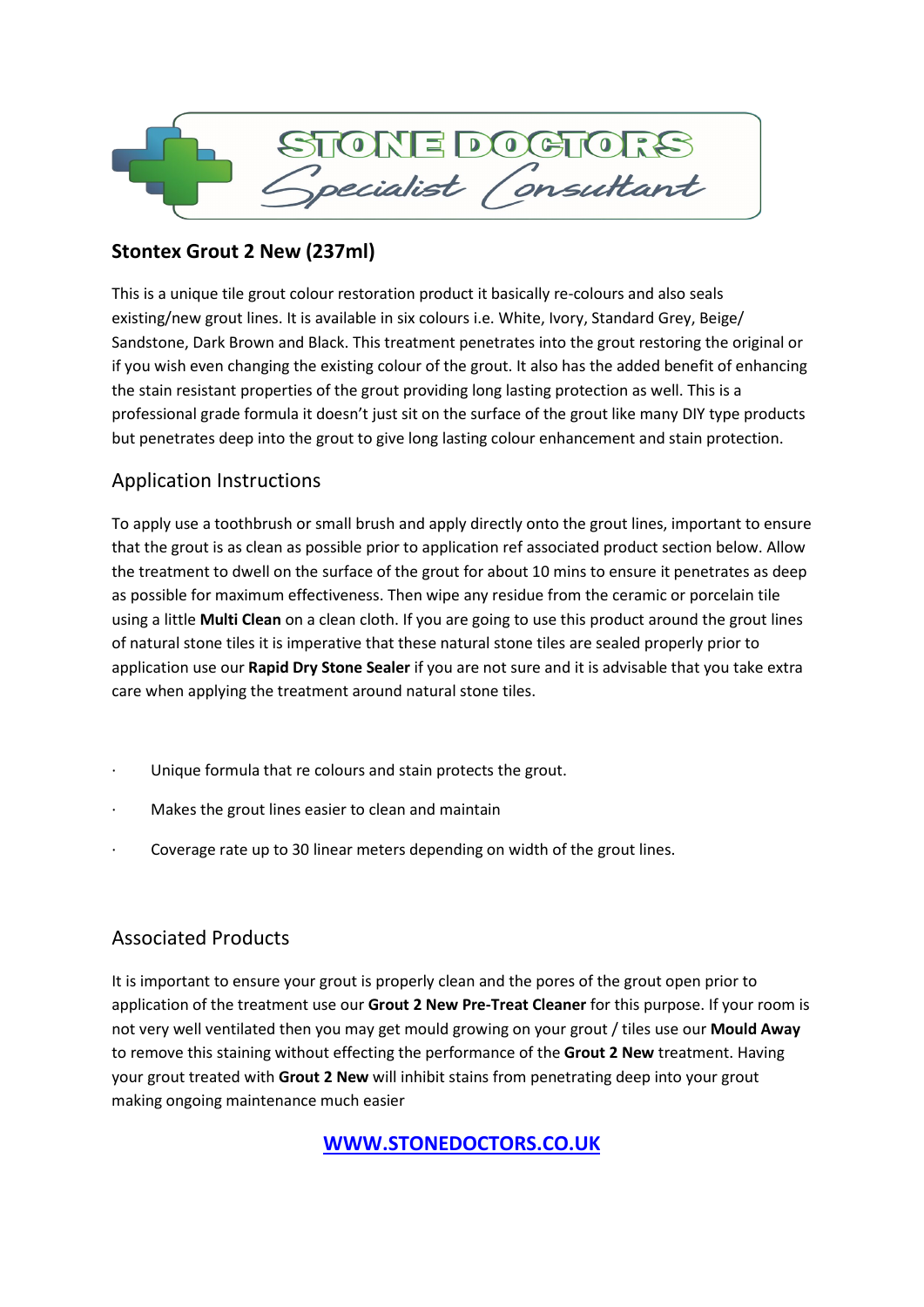

## **Stontex Grout 2 New Pre-Treat Cleaner (500ml)**

This is a special cleaner to use before applying the **Grout 2 New** treatment product. When applied correctly it will both clean and open up the pores of the existing grout helping the **Grout 2 New** colour treatment to penetrate deep into the grout for maximum long lasing protection. This product is slightly acidic so ensure you wear gloves and be extra careful when using around acidic sensitive material like natural stone tiles.

## Application Instructions

Apply directly onto the grout lines and agitate with a soft bristle brush i.e. nail brush / tooth brush, allow to dwell on the surface of the grout for about 5 mins and then wash thoroughly with clean water. Once grout is clean and dry you are ready to apply the **Grout 2 New** re-colouring treatment.

- Unique formula both cleans and open the pores of the grout.
- · Easy to apply trigger spray bottle.
- Safe to use acidic formula that neutralises immediately on contact with water.

## Associated Products

Specially created as a preparation cleaner prior to application of our unique re-colouring treatment **Grout 2 New** for long lasting colour fast and stain protection.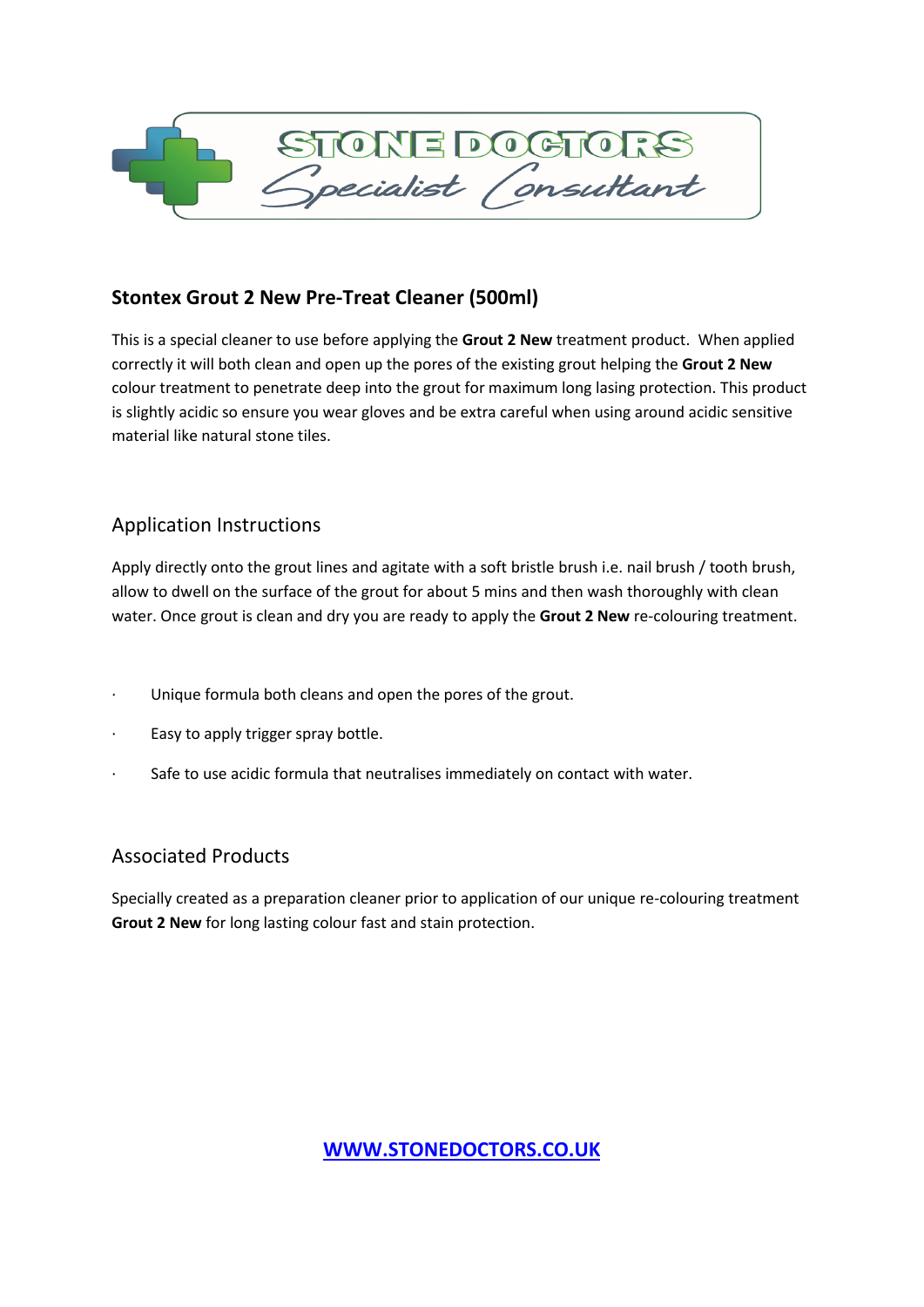

### **Stontex Tarmac Restorer 25L**

This is a specially formulated tarmacadam sealer and colour restorer. It will bring any tarmac back to life and uniform the colour as well as sealing the area. Making cleaner easier in the future simply spray our **Green to Clean** cleaner onto the treated tarmac surface once or twice a year to keep the moss, algae and lichen from recurring.

## Application Instructions

Using a simple paint roller apply the 1<sup>st</sup> coat in and North/South direction, 2<sup>nd</sup> coat in an East/West direction allow to be touch dry between coats one to three hours depending on the ambient temperature. Ensure that all moss and general stains are removed from the surface prior to application of the treatment. Also if there are damaged areas to old tarmac driveway then repairs should be carried out prior to application of the treatment. It is recommended that the freshly treated material is kept dry and free from footfall traffic for 3 to 6 hours after application.

- Restores the look and seals the tarmac
- Easy to apply just like a paint and easy to maintain
- Coverage rate 2 to 6sqm per litre depending on quality of the tarmac

# Associated Products

Deep clean you're external paving prior to sealing with our **All in one Outdoor Cleaner** and for ongoing maintenance use our **Green to Clean** product no need for constant power washing just spray and walk away the active enzyme contained in **Green to Clean** keeps working for up to 9 months inhibiting the organic stains from reforming on the surface.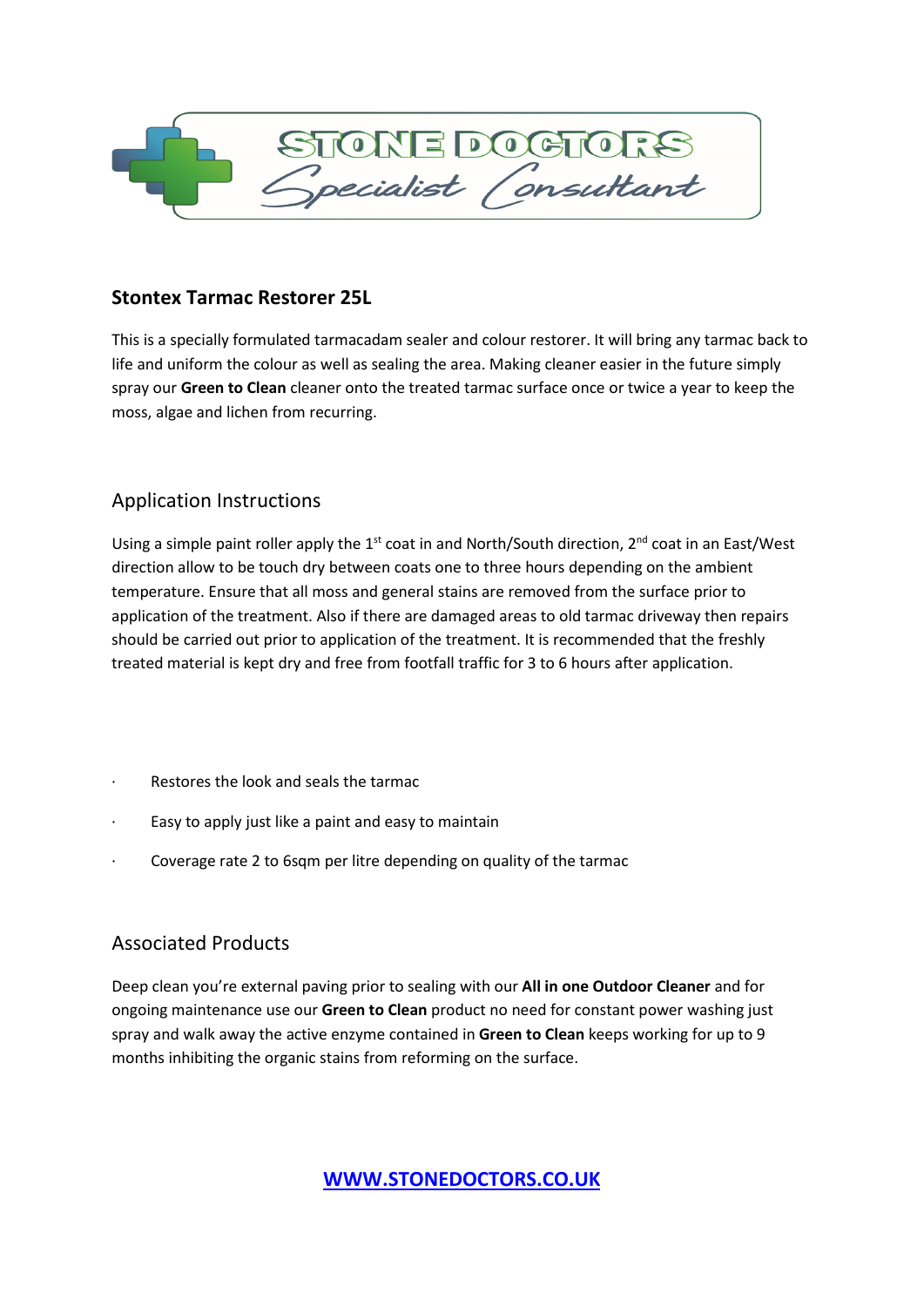

### **Stontex Wax Wash 1L**

This product was specifically designed to clean and bring a sheen on dull stone or tile floors. It can be used on various surfaces including terracotta, travertine, limestone and natural stone. Not suitable for already polished / shiny tiles for this material use our **Multi Clean** everyday cleaner.

## Application Instructions

Dilute with water as per instructions and mop area with the solution as you would normally clean the floor. When the floor is dry it will have a sheen from the added sealer in this cleaning product.

- Brings dull looking floors back to life
- Cleans and protects in one wash
- Coverage rate 20 TO 40sqm per litre depending on porosity of the floor surface

# Associated Products

For extremely dirty floors then firstly deep clean with our **Heavy Duty Grime Remover** cleaner then seal the floor with our **Rapid Dry Stone Sealer** on natural stone tiles or for ceramic / porcelain tiles use our **Porcelain Protector.** After the floor has been deep cleaned and sealed then use this **Wax Wash** as your ongoing maintenance cleaner.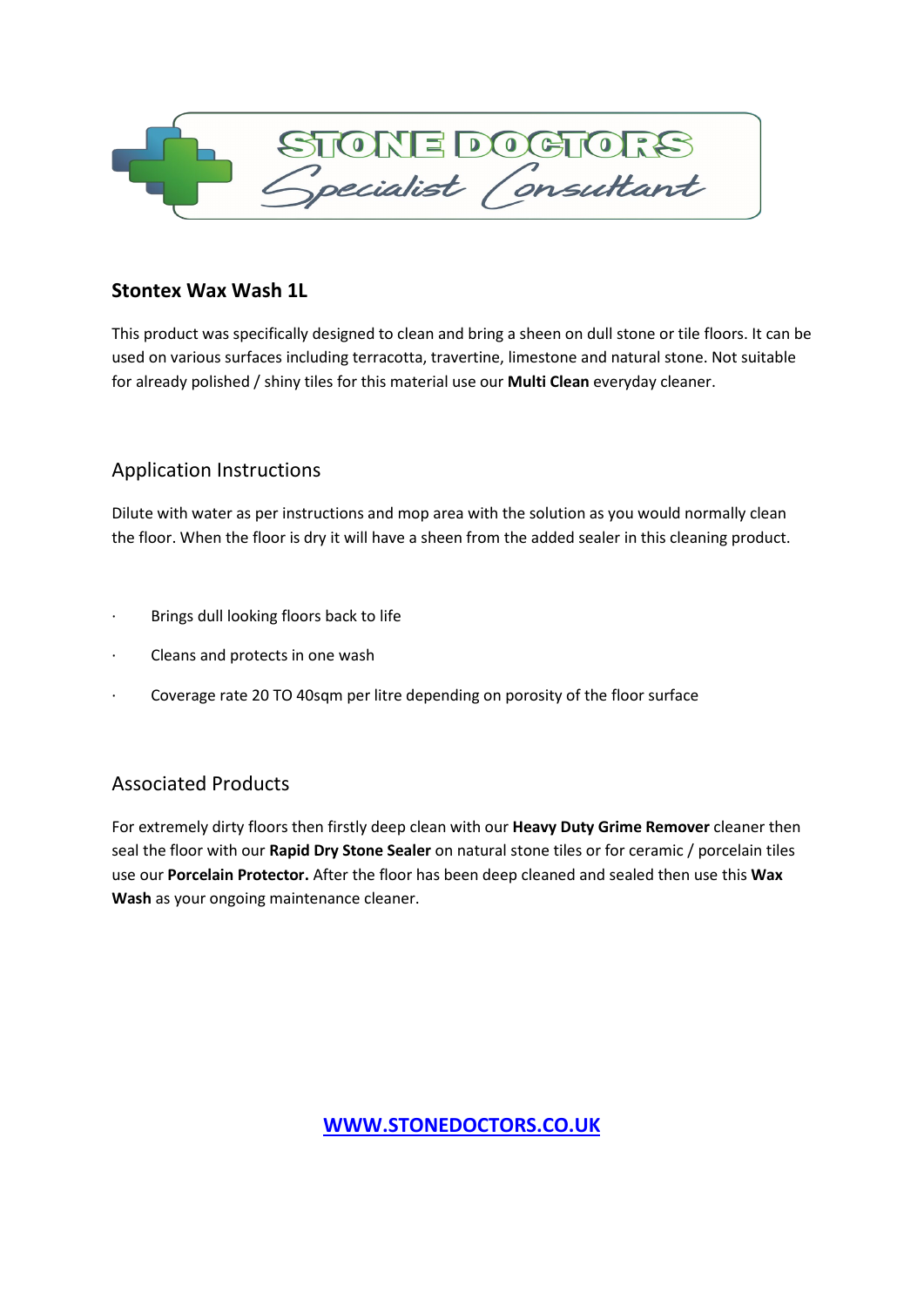

# **Stontex Step Safe 1L**

This is a professional grade acidic product that will etch into the surface of the stone or tile. It can be used on various surfaces such as ceramic, porcelain, natural stone floors and baths/showers. Do not however use on marble, limestone or concrete floors as these materials are acid sensitive, consult our technical sales department for advice on anti-slip treatments for these materials. **Step Safe** will provide a long term anti slip protection once cleaned regularly using our **Heavy Duty Grime Remover**, this cleaner will ensure that the pores on the surface of the treated material are properly clean to ensure optimum performance of the **Step Safe** treatment.

## Application Instructions

Make sure the area is dust free before application and test on a sample area before application on the whole floor. This way you will know how heavy or light the application needs to be to obtain the desired slip resistance required. Always apply neat with a sponge or roller onto a dry surface and allow to swell for no more than five minutes. It is very important to then apply copious amounts of clean water to neutralise the treatment and then mop dry or use a wet vacuum.

- Permanently improves the slip resistance on wet floors
- Easy to apply and maintain the surface and performance of treatment.
- Coverage rate 15 to 25sqm per litre depending on the porosity of the material

## Associated Products

If you wish to apply a sealer to give added protection against staining going forward then apply the **Step Safe** product first. Once the anti-slip treatment is applied completely neutralised with water and the floor is fully dry apply our **Rapid Dry Stone Sealer** on natural stone tiles or for ceramic / porcelain tiles use our **Porcelain Protector.** To ensure that the slip resistance is performing to its optimum then use our **Heavy Duty Grime Remover** for ongoing cleaning of your **Step Safe** treated floor whether it is sealed or unsealed.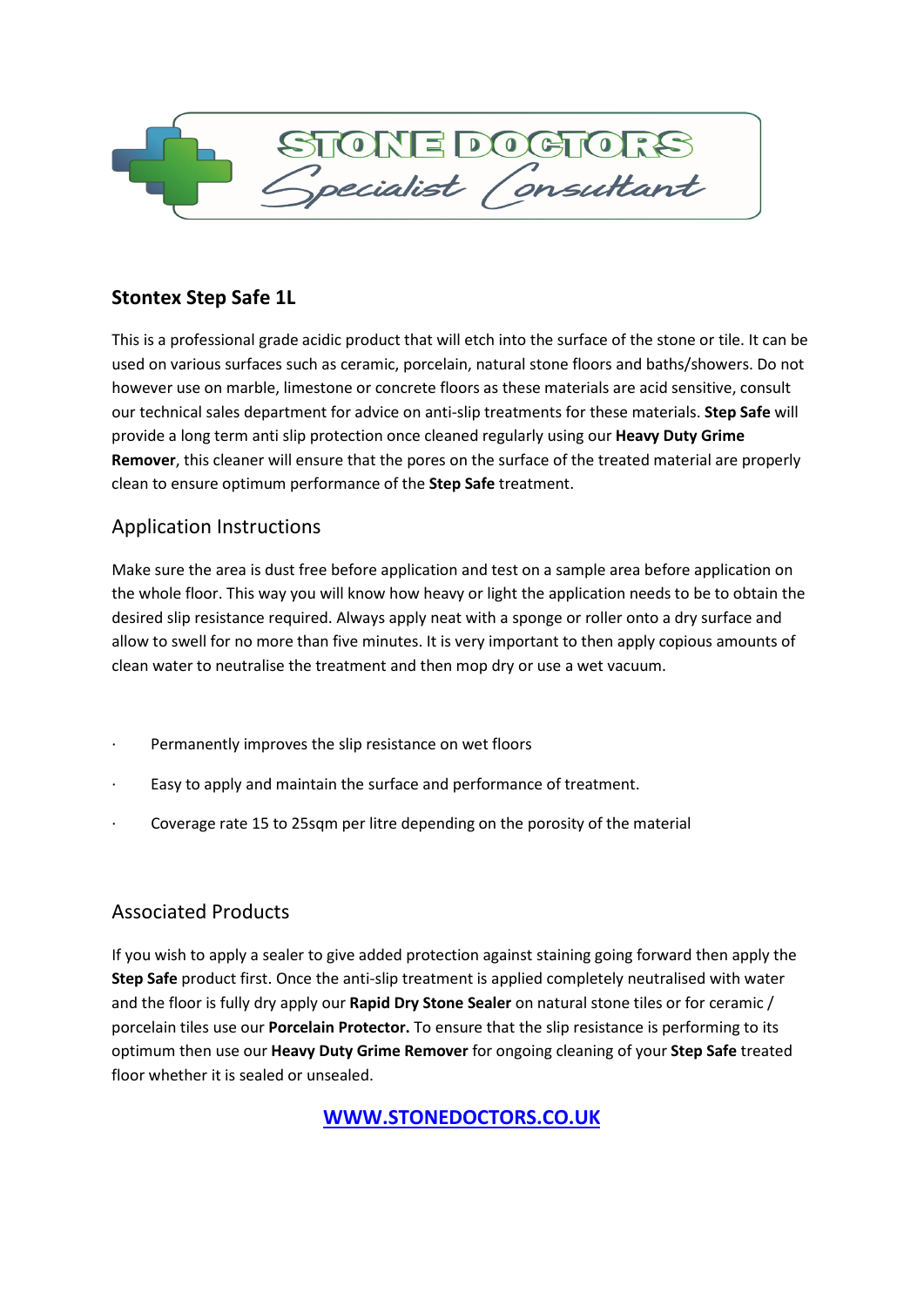

## **Stontex Power Stripper Plus 1L**

This is a ready to use product, which professionals use safely remove wax and coatings from natural stone paving and tiles. It is also very effective at removing topical stains like paint from most materials. Being ready to use it will be less time consuming and provide first class results for the end user. **Power Stripper Plus** can be used on most surfaces including terracotta, quarry and Victorian tiles, it has a low odour so can be used both internal and external surfaces.

## Application Instructions

Apply undiluted, allow the gel to dwell on the surface for 10-15 minutes and during this time agitate with a stiff bristle brush. It is most important to wash all residue thoroughly with warm water ensure all residue from the gel is removed and allow the treated material to dry. For heavily soiled areas repeat the cleaning process if necessary, surface should be dry before you reapply the gel cleaner.

- Special gel formula for easy application to horizontal and vertical surfaces.
- · High performance with safe low odour formula.
- · Coverage rate up to 15sqm per litre apply neat do not dilute.
- Can be used on both internal and external surfaces

## Associated Products

Once your stain is removed and the surface is clean and dry then it would always be recommended to seal your material. If it is natural stone or stone effect tiles or paving then use either **Rapid Dry Stone Sealer** for a natural matt finish or **Colour Intensifier** for a wet look finish. For stone, brick or render cladding use our **Façade Pro 500** cladding protective treatment. If the material in question is concrete block paving then use our **Paver Plus** and if its porcelain paving / tiles then use our **Porcelain Protector**. However if your floor tile is factory sealed or ceramic you could just seal the grout using our **Aerosol Spray Sealer.** After treating with a sealer use the appropriate ongoing maintenance cleaner recommended.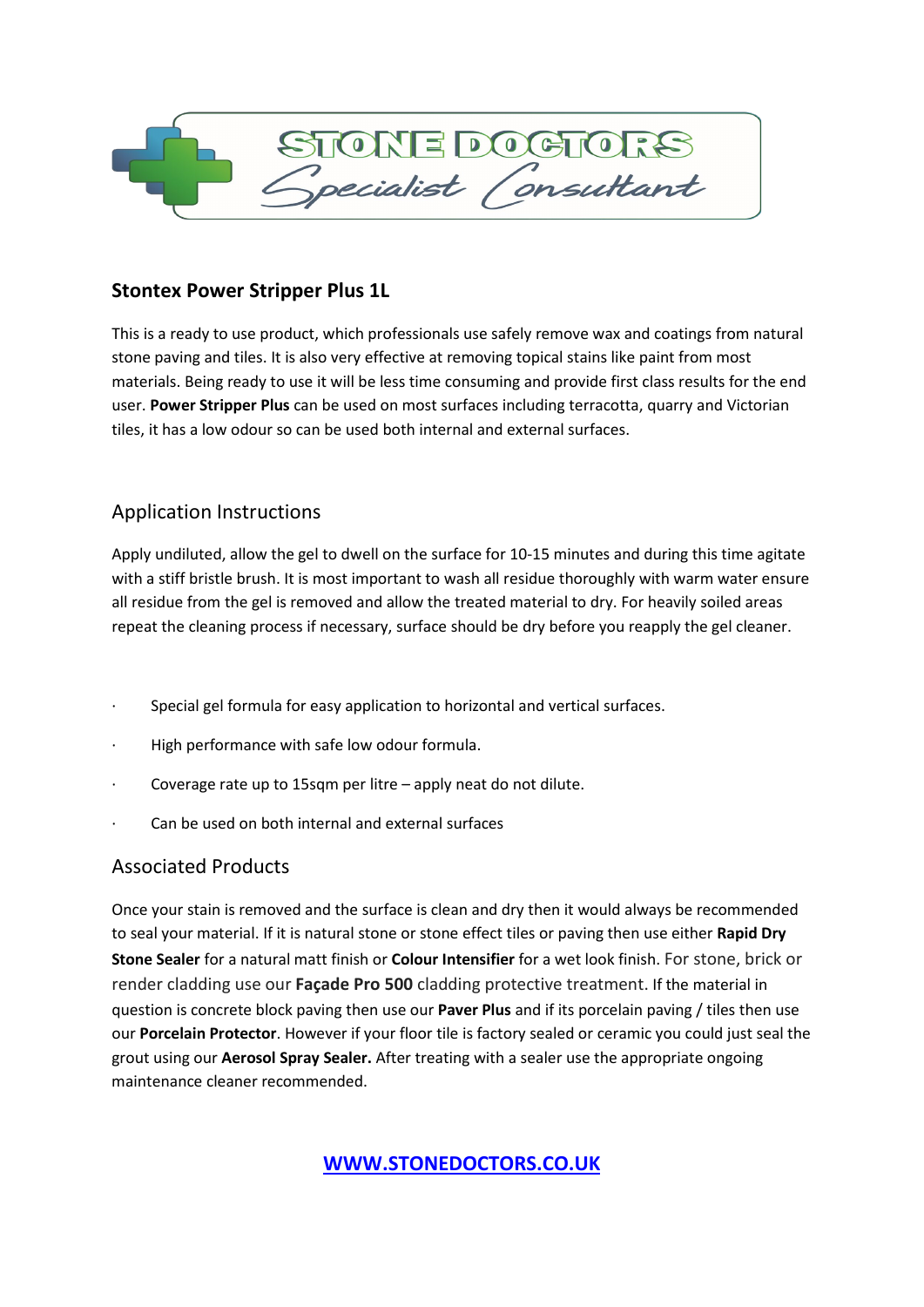

## **Stontex Heavy Duty Grime Remover 1L & 5L**

This ready to use product is very popular with professionals as a cleaner to remove penetrated stains in natural stone, ceramic and porcelain floor and wall tiles. It is also safe to use on sensitive stone like marble and limestone. This special formula is ultra – effective at dissolving stains like ingrained dirt, wax, grease, oil and other types of stains that has penetrated into the surface of the material.

### Application Instructions

Apply either diluted with water or neat depending on how bad the staining is, agitate with a soft bristle brush and allow to dwell on the surface for  $10 - 15$  minutes. Next wash all residue thoroughly with warm water don't allow the solution to dry on the surface. For heavily soiled surfaces increase the concentration and repeat the process.

- High performance formula for easy application to most surfaces.
- · Safe to use with low odour formula.
- · Coverage rate up to 30sqm per litre.
- Used primarily on internal surfaces.

### Associated Products

Once your stain is removed and the surface is clean and dry then it would always be recommended to seal your material. If it is natural stone or stone effect tiles or paving then use either **Rapid Dry Stone Sealer** for a natural matt finish or **Colour Intensifier** for a wet look finish. For stone, brick or render cladding use our **Façade Pro 500** cladding protective treatment. If the material in question is concrete block paving then use our **Paver Plus** and if its porcelain paving / tiles then use our **Porcelain Protector**. However if your floor tile is factory sealed or ceramic you could just seal the grout using our **Aerosol Spray Sealer.** After treating with the appropriate sealer then use the ongoing maintenance cleaner recommended.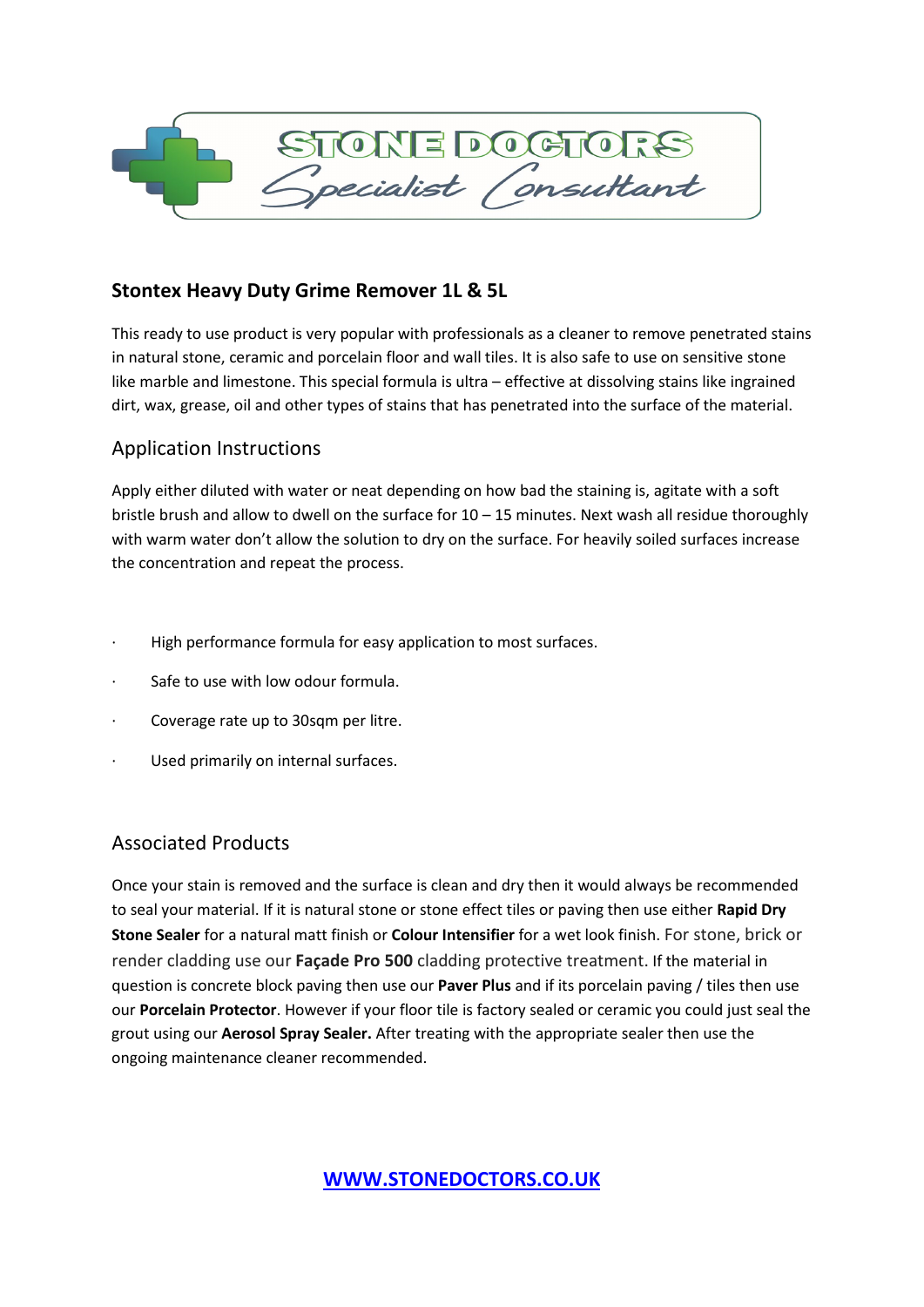

## **Stontex Cement Away 1L & 5L**

This is a market leading safe acid used for removing grout film, lime mortar and cement residue from surfaces both internal and external. **Cement Away** can also be used to remove efflorescence encrusted / ingrained dirt plus lime scale / calcium deposits.

Ideally suited for use on acid resistant surfaces such as ceramic, porcelain but can also be used on brick, clay, concrete paving and most natural; stones. Not recommended to use on marble or limestone as they are acid sensitive materials. However depending on the surface finish of these stones could be used but diluted very well.

### Application Instructions

Always use gloves when using this product. Make sure that the material is wet then apply neat to the wet surface and agitate with a soft bristle brush and allow to dwell on the surface for  $10 - 15$ minutes. Next wash residue with plenty of clean cold or warm water and allow the surface to dry, if stain reappears reapply with higher concentrating and repeat the process until the stain is removed completely

- High performance formula for easy application to most surfaces.
- Safe to use with low odour formula.
- Coverage rate up to 10sqm per litre
- Can be used on both internal and external surfaces

## Associated Products

Once your stain is removed and the surface is clean and dry then it would always be recommended to seal your material. If it is natural stone or stone effect tiles or paving then use either **Rapid Dry Stone Sealer** for a natural matt finish or **Colour Intensifier** for a wet look finish. For stone, brick or render cladding use our **Façade Pro 500** cladding protective treatment. If the material in question is concrete block paving then use our **Paver Plus** and if its porcelain paving / tiles then use our **Porcelain Protector**. After treating with the appropriate sealer then use the ongoing maintenance cleaner recommended.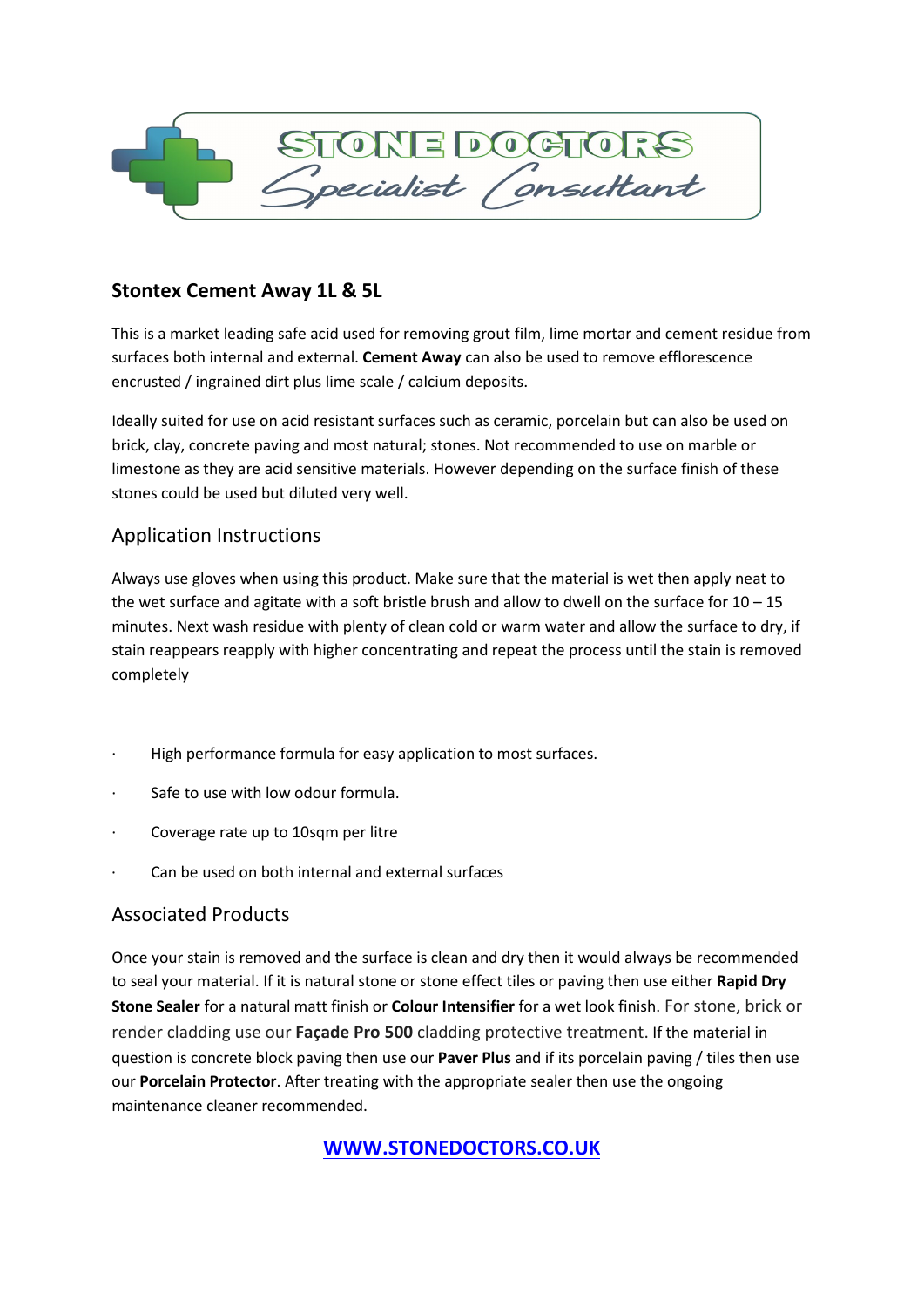

## **Stontex All in One Outdoor Cleaner 5L**

This professional, high performance cleaner is made for outdoor surfaces such as natural stone paving, concrete driveways and paths as well as decking and wooden garden furniture. Its unique formula is highly effective in the removal of organic stains n particular moss, algae and lichen. This cleaner will penetrate into the material and lift all organic stains out, ideal to use prior to power washing. It is a very fast acting cleaner and organic matter will not come back as quickly due to its deep penetrating properties.

## Application Instructions

Always use gloves and protective clothing when using this product. For very soiled areas apply undiluted, for general cleaning dilute 1 to 1 with water. Next agitate with a soft bristle brush and allow to dwell on the surface for 20 to 30 minutes. Next wash residue with plenty of clean cold or warm water and allow the surface to dry you can use a power washer if you wish but a hose will do the job also as the cleaner itself does all the work drawing all the stains out of the material.

- · High performance remover of moss and algae.
- Fast acting and very effective.
- Coverage rate up to 40sqm per 5 litre drum
- For use on external surfaces only.

## Associated Products

Once your surface is clean and dry then it would always be recommended to seal your material. If it is natural stone or stone effect paving then use either **Rapid Dry Stone Sealer** for a natural matt finish or **Colour Intensifier** for a wet look finish. For stone, brick or render cladding use our **Façade Pro 500** cladding protective treatment. If the material in question is concrete block paving then use our **Paver Plus** and if its porcelain paving / tiles then use our **Porcelain Protector**. After treating with a sealer use the appropriate ongoing maintenance cleaner recommended.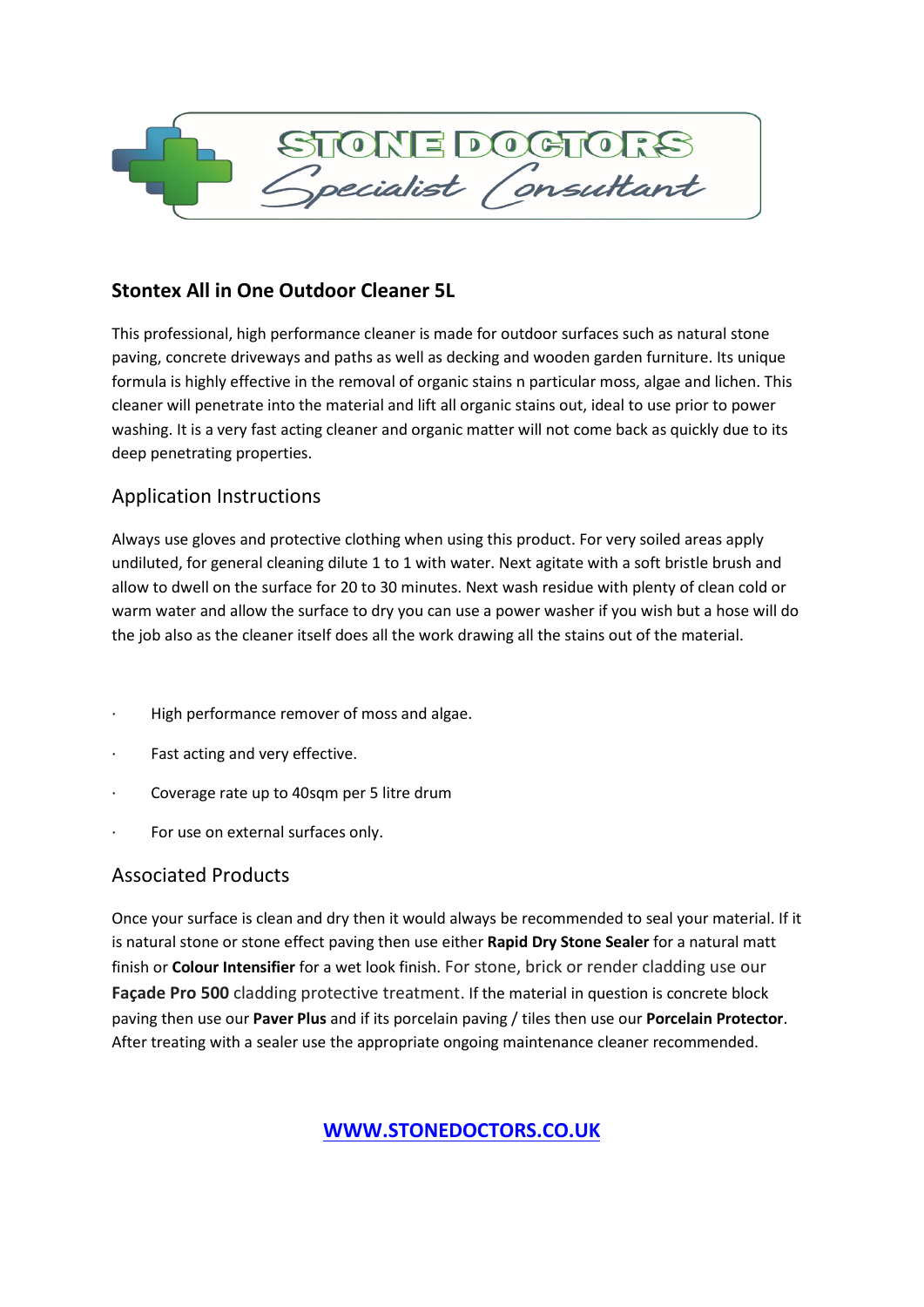

## **Stontex Limex Spray 500ml**

This is a market leading highly effective cleaner in dissolving and removal of lime scale, water marks and soap scum from glass shower doors and taps. This unique formula inhibits the return of lime scale as the cleaner creates a protective film on the surface making much harder for these stains to stick to the surface.

**Limex** can be used on a multitude of surfaces i.e. shower cubicles, baths, toilets, taps and sinks. However you need to be careful using this product on acid sensitive natural stone like marble and limestone.

## Application Instructions

Do not dilute as it's already in an easy to use trigger spray bottle, spray directly onto to lime scale stained area allow to dwell for one or two minutes. Next agitate with a sponge or soft bristle brush and rinse thoroughly with clean water. For stubborn stains repeat the process leaving to dwell on surface for a little longer.

- High performance remover of lime scale, water marks and soap scum.
- Fast acting and very effective.
- For use on internal surfaces ideal for kitchens and bathrooms

## Associated Products

Once your surface is clean and dry then it would always be recommended to seal your material. If it is natural stone or stone effect tiles then use either **Rapid Dry Stone Sealer** for a natural matt finish or **Colour Intensifier** for a wet look finish. For stone, brick or render cladding use our **Façade Pro 500** cladding protective treatment. If the material in question is a porcelain tile then use our **Porcelain Protector**. However if your tile is factory sealed you could just seal the grout using our **Aerosol Spray Sealer.** After treating with the appropriate sealer then use the ongoing maintenance cleaner recommended.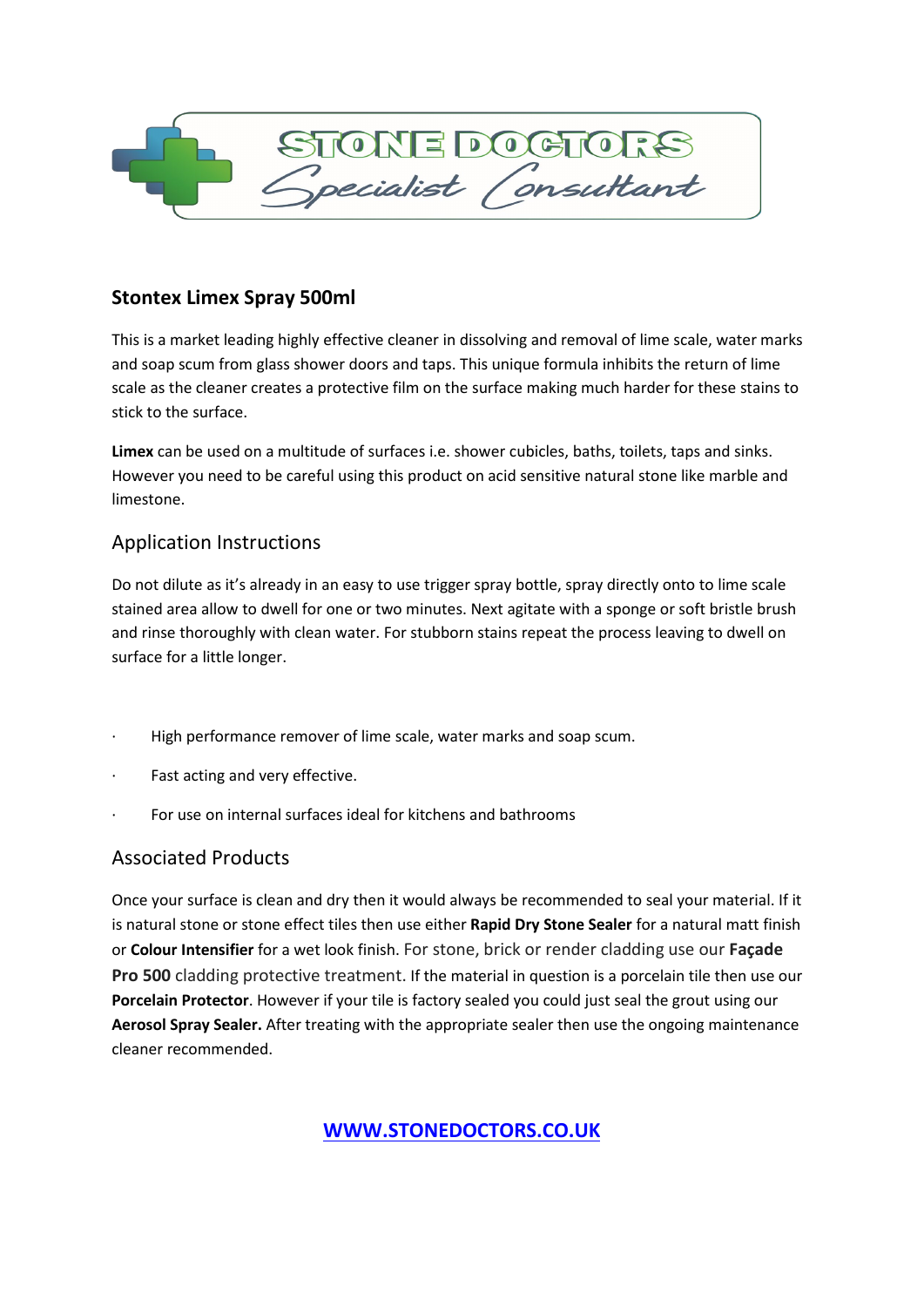

## **Stontex Oil Spot Remover Spray 500ml**

This is a specially formulated penetrating cleaner for the removal / dissolving of oil, grease and even commercial hydraulic oil. It is in a ready to use spray bottle suitable and safe to use externally on natural stone and concrete paving. This is a spot cleaner so ideally you would deep clean your paving first with our **All in One Outdoor Cleaner** this will highlight for you where the oil spots are.

## Application Instructions

Do not dilute as it's already in an easy to use trigger spray bottle, spray directly onto to oil / grease stained area allow to dwell for 5 minutes. Next agitate with a soft bristle brush and rinse thoroughly with clean water. For stubborn stains repeat the process leaving to dwell on surface for a little longer.

- High performance remover of oil / grease stains
- Fast acting and very effective.
- For use on external surfaces ideal for natural stone and concrete paving

# Associated Products

Once your surface is clean and dry then it would always be recommended to seal your material. If it is natural stone or stone effect paving then use either **Rapid Dry Stone Sealer** for a natural matt finish or **Colour Intensifier** for a wet look finish. For stone, brick or render cladding use our **Façade Pro 500** cladding protective treatment. If the material in question is concrete block paving then use our **Paver Plus** and if its porcelain paving / tiles then use our **Porcelain Protector**. After treating with the appropriate sealer then use the ongoing maintenance cleaner recommended.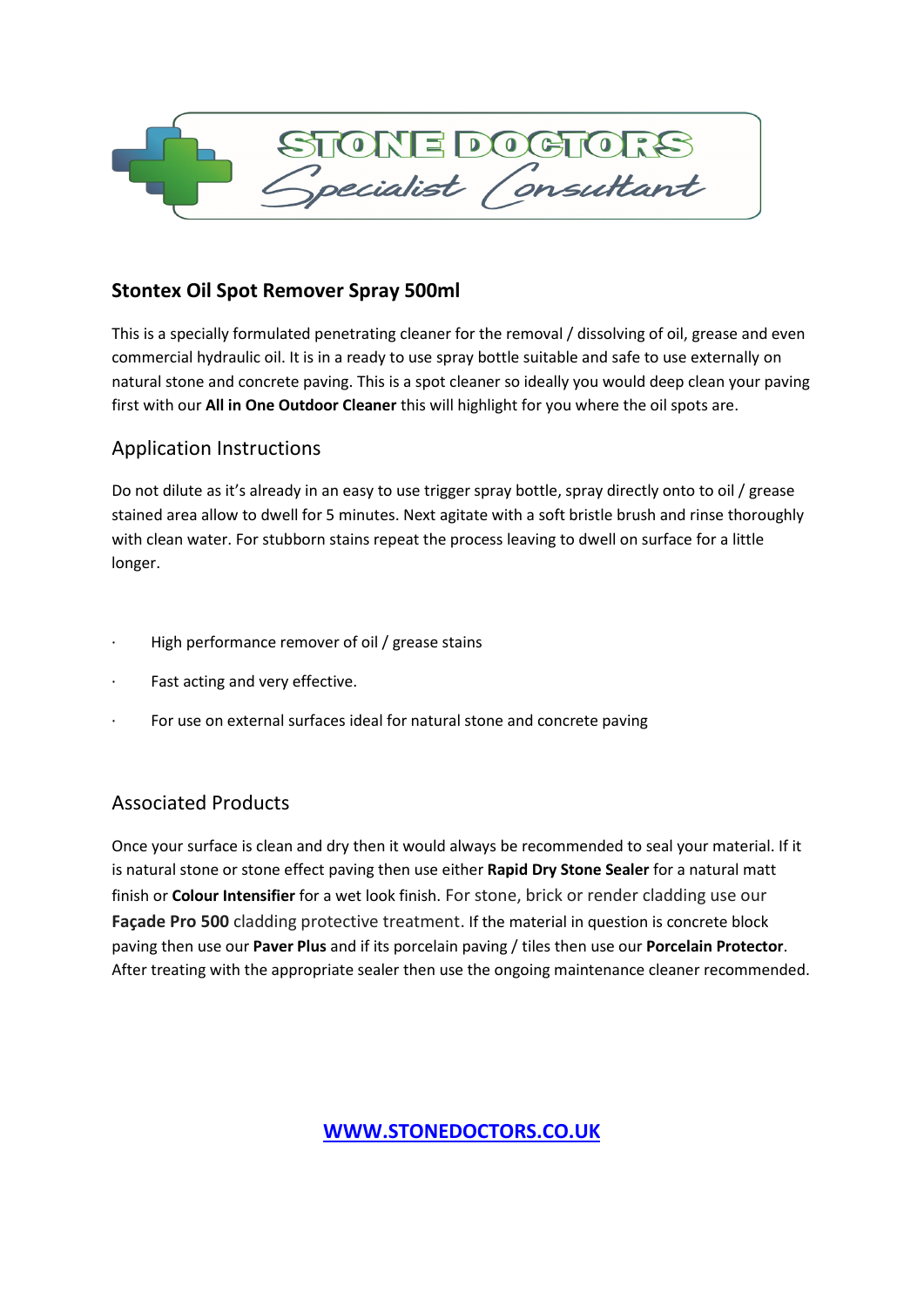

## **Stontex Mould Away Spray 500ml**

This is a specially formulated cleaner for the removal of mould and unsightly black spots from tile grout and silicone. Ideal for use in bathrooms and kitchen areas and can be used on most surfaces i.e. natural stone, ceramic and porcelain tiles. As it is an alkaline based product avoid contact with metal or wood flooring.

## Application Instructions

Do not dilute as it's already in an easy to use trigger spray bottle, spray directly onto to the mould stained area allow to dwell for 5 minutes. Next agitate with a soft bristle brush and rinse thoroughly with clean water. For stubborn stains repeat the process leaving to dwell on surface for a little longer.

- High performance remover of mould from grout / silicone
- Fast acting and very effective.
- · For use on internal surfaces ideal for bathroom and kitchen areas

## Associated Products

Once your grout is clean and dry then it would always be recommended to seal your material. If it is natural stone or stone effect tiles then use either **Rapid Dry Stone Sealer** on both grout and tile**.** For a natural matt finish or **Colour Intensifier** for a wet look finish. For stone, brick or render cladding use our **Façade Pro 500** cladding protective treatment. If the material in question is a porcelain / ceramic tile then use our **Porcelain Protector**. However if your tile is factory sealed you could just seal the grout using our **Aerosol Spray Sealer.** After treating with the appropriate sealer then use the ongoing maintenance cleaner recommended.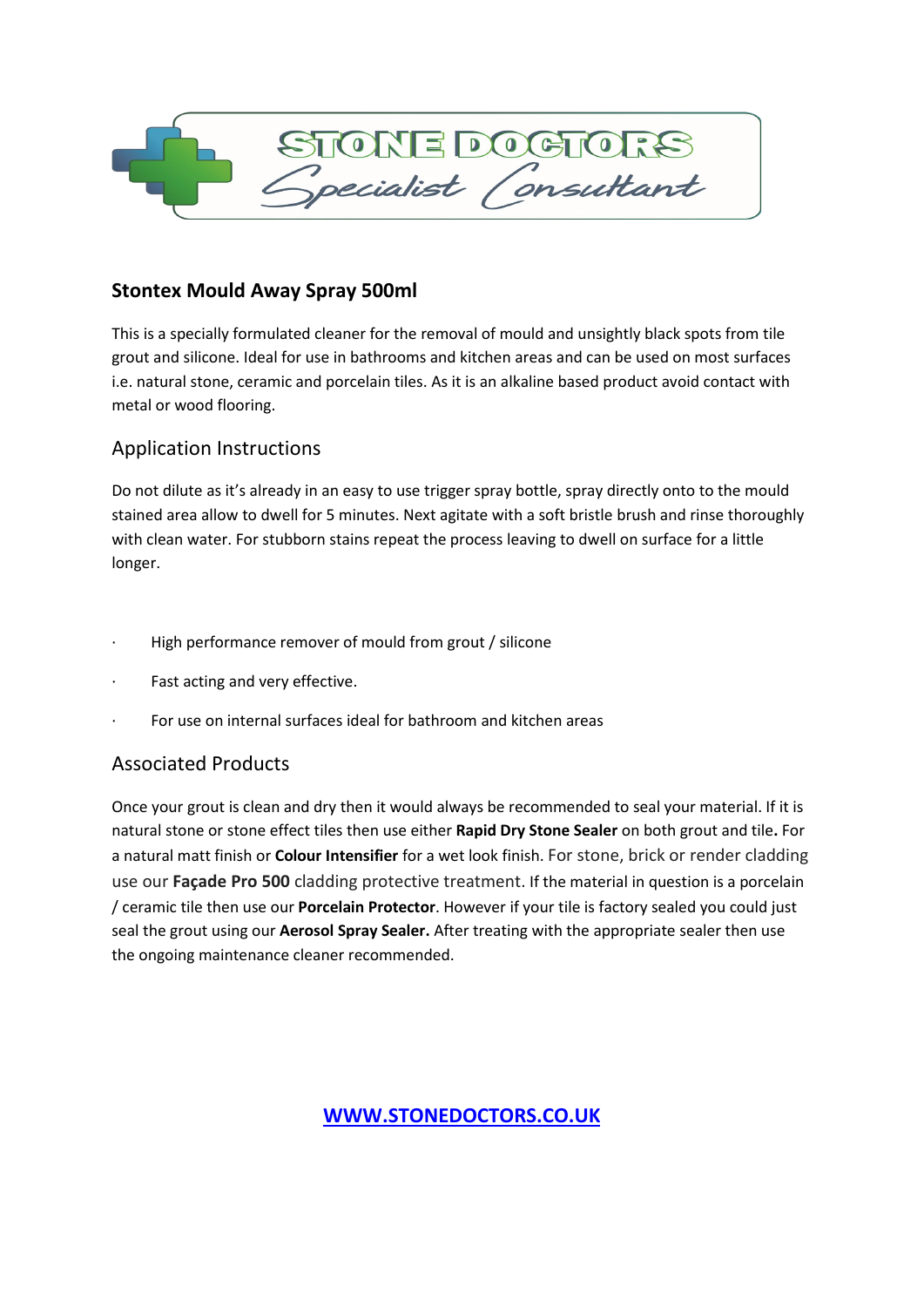

## **Stontex Rust Off 1L & 5L**

This is a unique gel formula cleaner used for removing rust and iron oxide based stains from surfaces both internal and external. It was specifically formulated to safely dissolve rust stains left by metal garden furniture, leaking heating systems and grass fertilizer overspray. **Rust Off** has a unique colour marker that causes the gel to turn purple when it comes in contact with rust / iron oxide so you know that it is working to break down and dissolve this type of stain. It is also very effective at removing iron oxide blooming that can occur naturally in some types of natural stones i.e. granite, marble and travertine. Ideally suited for use on a multitude of surfaces, an extremely effective and popular product.

## Application Instructions

Apply neat to the rusty stained surface and agitate with a soft bristle brush and allow to dwell on the surface for not longer than 10 minutes. The gel will envelope the iron oxide / rust into it and it's important not to leave on the surface for longer than 10 minutes otherwise rust will come out of the gel and re stain the material. Next wash residue with plenty of clean cold or warm water and allow the surface to dry, if stain persists then reapply as above until it is removed completely.

- High performance formula for easy and safe application to most surfaces.
- Ready to use fast acting results.
- Unique gel formula for application to vertical surfaces
- Can be used on both internal and external surfaces

## Associated Products

Once your stain is removed and the surface is clean and dry then it would always be recommended to seal your material. If it is natural stone or stone effect tiles or paving then use either **Rapid Dry Stone Sealer** for a natural matt finish or **Colour Intensifier** for a wet look finish. For stone, brick or render cladding use our **Façade Pro 500** cladding protective treatment. If the material in question is concrete block paving then use our **Paver Plus** and if its porcelain paving / tiles then use our **Porcelain Protector**. After treating with the appropriate sealer then use the ongoing maintenance cleaner recommended.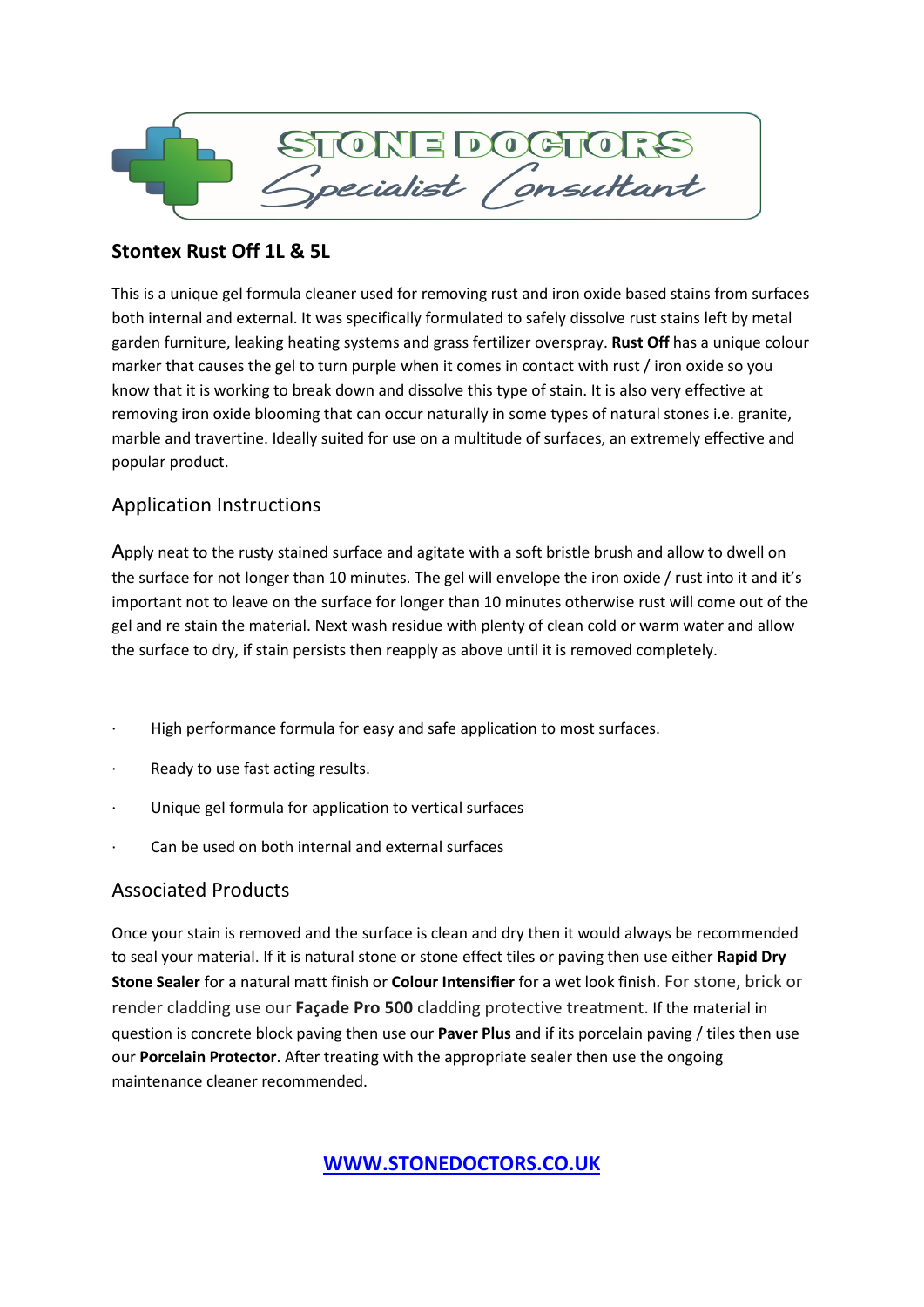

## **Stontex Green to Clean 5L**

This professional grade and environmentally friendly cleaning product is specially formulated for the removal of microbiological products such as moss, algae mould and fungi from porous, external surfaces such as natural stone & mono-block driveways. Also ideal for treating vertical cladding surfaces i.e. brick, render, stone and has the additional benefit as wood preservative on timber cladding, decking and fencing. Cleaning agent stays active on your surface for up to 9 months, no more power washing which can damage your material, simply spray on and walk away within two days to max two weeks all organic stains will disappear and enzyme will keep working for many months inhibiting any re growth.

### Application Instructions

Always pick a dry day to apply needs to be dry for four to six hours after application to ensure that active ingredient keys into the surface material and keeps working for up to 9 months before it's necessary to re treat. Pour the 5L drum of **Green to Clean** into a 25L knapsack sprayer and fill up with water this product is always diluted with water. Then you simply spray a generous amount saturating the surface, spray directly onto the organic stains i.e. algae, lichen and moss and then walk away. This unique formula is activated by UV rays so wait for a few days up to a few weeks at most and all your organic stains will disappear

- · Suitable for DIY and Professional use.
- Specialist for the removal of algae, moss, lichen, fungi etc.
- · Coverage rate up to 80sqm per 5 litre drum
- For use on external surfaces only.

### Associated Products

Once your surface is clean and dry then it would always be recommended to seal your material. If it is natural stone or stone effect paving then use either **Rapid Dry Stone Sealer** for a natural matt finish or **Colour Intensifier** for a wet look finish. For stone, brick or render cladding use our **Façade Pro 500** cladding protective treatment. After treating with the appropriate sealer then use the ongoing maintenance cleaner recommended.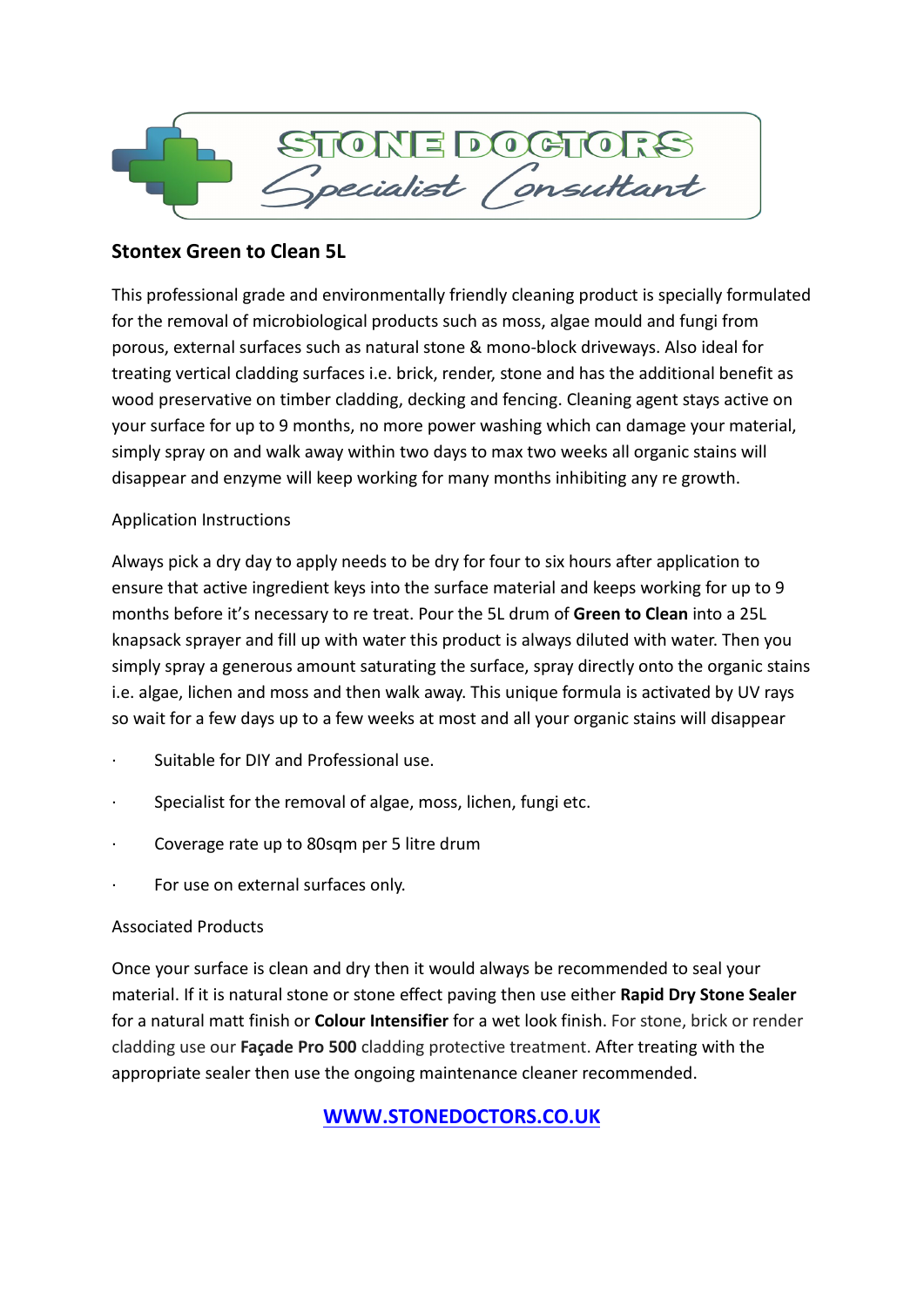

#### **Stontex Black Spot Remover 5L**

Very similar chemical makeup to the **All in One Outdoor cleaner** but a much more powerful version. This high quality cleaner is will remove most stubborn moss, algae and lichen stains. If you still have issues with i.e. black spot stains after using the **All in One Outdoor cleaner**, then apply the **Black Spot remover** neat to the affected areas. **Black Spot Remover** can be used on various surfaces such as driveways, paths, patios, decking and fencing. Can also be used on old headstones to remove deep rooted white lichen stains.

#### Application Instructions

Always use gloves and protective clothing when using this product. For heavily stained areas apply undiluted, for general cleaning dilute 1 to 1 with water, leave to work overnight. Next wash residue with plenty of clean cold or warm water and allow the surface to dry you can use a power washer if you wish but a hose will do the job also as the cleaner itself does all the work drawing all the stains out of the material.

- · Suitable for DIY and Professional use.
- · Specialist for the removal of algae, moss, lichen, fungi, mould, bacteria and viruses.
- · Coverage rate up to 25sqm per litre
- For use on external surfaces only.

### Associated Products

Once your surface is clean and dry then it would always be recommended to seal your material. If it is natural stone or stone effect paving then use either **Rapid Dry Stone Sealer** for a natural matt finish or **Colour Intensifier** for a wet look finish. For stone, brick or render cladding use our **Façade Pro 500** cladding protective treatment. If the material in question is concrete block paving then use our **Paver Plus** and if its porcelain paving / tiles then use our **Porcelain Protector**. After treating with the appropriate sealer then use the ongoing maintenance cleaner recommended.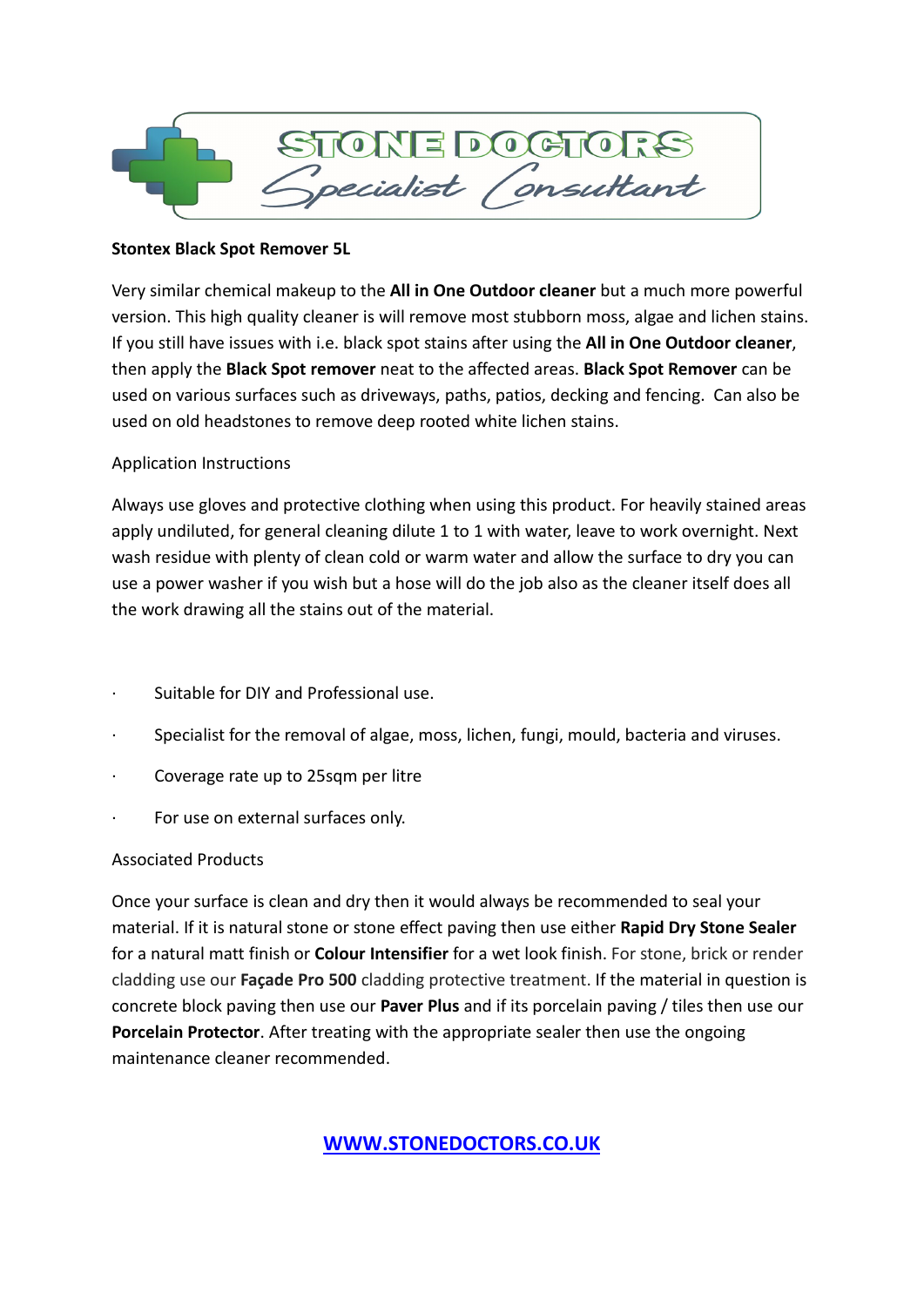

#### **Stontex MSP 600 (gun grade adhesive)**

This market leading elastic adhesive is durable and fast curing. It has been formulated for the bonding of most building materials including stone, concrete, brick, aluminium, steel and copper. It can be both used externally and internally, plus the added value of being stain resistant and permanently flexible. Colour matched specifically too many of the most popular natural stones. Colours include White Carrera, Blue Limestone, Silver/Grey Granite, Grey Concrete, Clear Crystal, Brown Emperador, Ivory Marfil and Black Basalt.

#### Application Instructions

Always make sure the material being joined are clean and dust free. Apply the product with the supplied nozzle in strips or dots on the areas to be joined. Please note strips must be applied in vertical rows, parallel to each other.

- · Suitable for DIY and Professional use.
- Excellent strength
- Can bond to slightly damp surfaces
- . U.V and water resistant
- . Will not cause corrosion to metal joints

#### Associated Products

After your surface is clean and dry it would always be recommended to seal your material. If it is natural stone or stone effect paving then use either **Rapid Dry Stone Sealer** for a natural matt finish or **Colour Intensifier** for a wet look finish. For stone, brick or render cladding use our **Façade Pro 500** cladding protective treatment. For ongoing maintenance on external surfaces use our **Green to Clean** product no need for constant power washing just spray and walk away. The active enzyme contained in **Green to Clean** keeps working for up to 9 months inhibiting the organic stains from reforming on the surface. For ongoing maintenance on internal surfaces use our **Multi Clean** dilutes 1 to 50 with warm water in your steam cleaner or a capful in your mop bucket.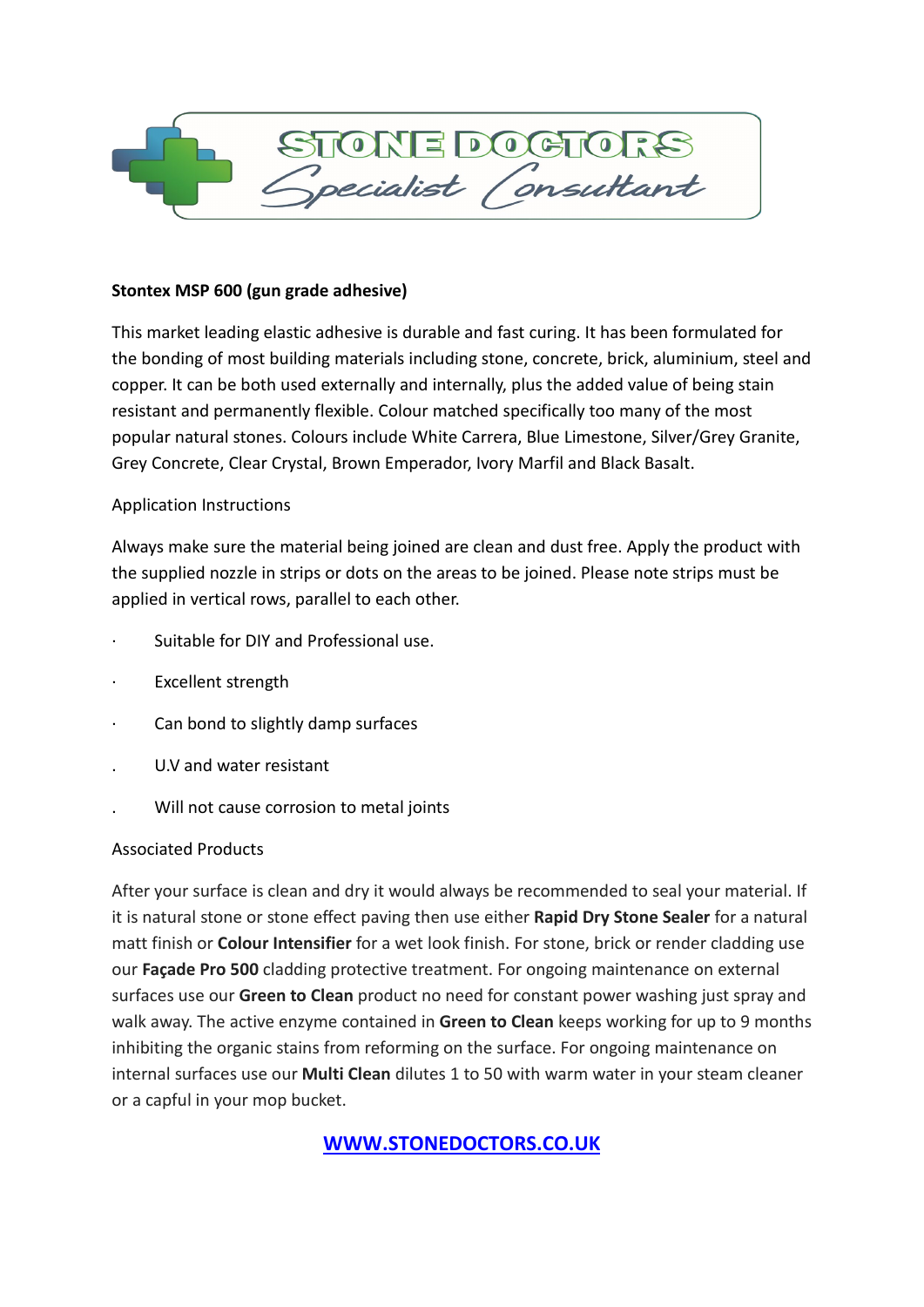

#### **Stontex Multi Clean 1L**

This product is best described as an on-going maintenance cleaner for internal floors. Being a neutral PH cleaner it can be used on natural stone such as marble and limestone plus you're usual ceramic and porcelain tiles. Due to the very high dilution rate it's very economical to use and it contains active ingredients that kill bacteria i.e. E.coli and MRSA making it a very safe and effective streak free everyday cleaner.

#### Application Instructions

It can be diluted from 1:10 up to 1:50 parts to warm water. Apply as you normally would either mop and bucket or ideally using a steam cleaner with facility to add cleaning agent and dilute according to how dirty the floor is. Then after 5-10 minutes rinse with warm water. Never allow the cleaner to dry on the surface being cleaned, repeat the process if necessary to get a streak free clean floor

- Streak free antimicrobial cleaner
- · Contains no acid, bleach or alkalise.
- · Coverage rate up to 800sqm per litre
- For use on internal surfaces only

### Associated Products

Once your surface is clean and dry then it would always be recommended to seal your material. If it is natural stone or stone effect paving then use either **Rapid Dry Stone Sealer** for a natural matt finish or **Colour Intensifier** for a wet look finish. For stone, brick or render cladding use our **Façade Pro 500** cladding protective treatment. If the material in question is concrete block paving then use our **Paver Plus** and if its porcelain paving / tiles then use our **Porcelain Protector**. After treating with the appropriate sealer then use the ongoing maintenance cleaner recommended.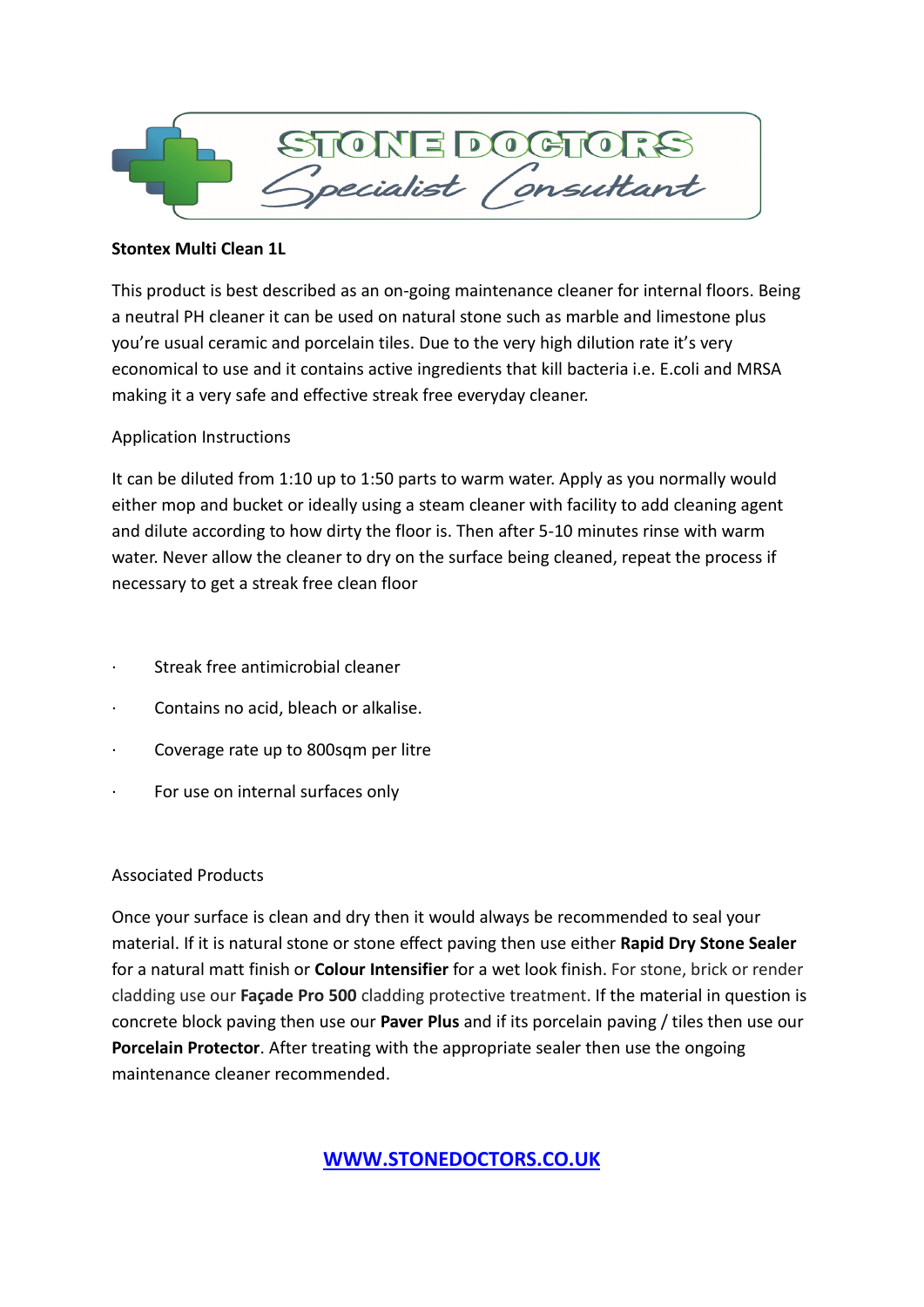

## **Stontex Façade Pro500 25L**

This product was formulated specifically for natural stone, brick and coloured render used to treat vertical external cladding / facades. It is a very effective fast drying, fully breathable and invisible treatment for external vertical cladding. **Façade Pro 500** will not change the colour or look of your material it is a professional grade high performance penetrating hydrophobic treatment for exterior cladding. Basically it keeps the driving rain from penetrating through the outer leaf cladding solution i.e. stone, brick or render. The thermal properties of your building is thereby greatly improved resulting in energy retention and thereby saving as well as protecting the cladding material from UV and weather damage. Ongoing maintenance and cleaning is much easier no need for aggressive power washing simply spray our **Green to Clean** onto your treated cladding once or twice a year for hassle free clean cladding.

# Application Instructions

Ideal to be applied using a knapsack sprayer generously saturate the surface and allow the treatment to penetrate into the material for about 10- 15 mins and then buff all the residue from the surface using a fluffy head paint roller. Ensure that the treatment has penetrated into the material and all residue is removed using a dry paint roller head. Most cladding material is porous by nature some material more porous than others but this 10-15 min dwell time will be sufficient to cover you for all types. Normally one coat is sufficient but for more porous material a second coat can be applied for additional protection. It is recommended that the freshly treated material is kept dry and free from footfall traffic for 3 to 6 hours after application.

- Provides a natural matt look finish with super water resistance properties
- · Suitable for most external vertical cladding material.ie stone, brick and render.
- Coverage rate up to 3 to 5sqm per litre depending on porosity of the material
- Breathable treatment that will not trap moisture in the treated material

## Associated Products

If required to deep clean you're external cladding contact our technical department for advice on what to use as possible a specialist contractor could be required. However if not heavily soiled and for ongoing maintenance use our **Green to Clean** product no need for constant power washing just spray and walk away. The active enzyme contained in **Green to Clean** keeps working for up to 9 months inhibiting the organic stains for reforming on the surface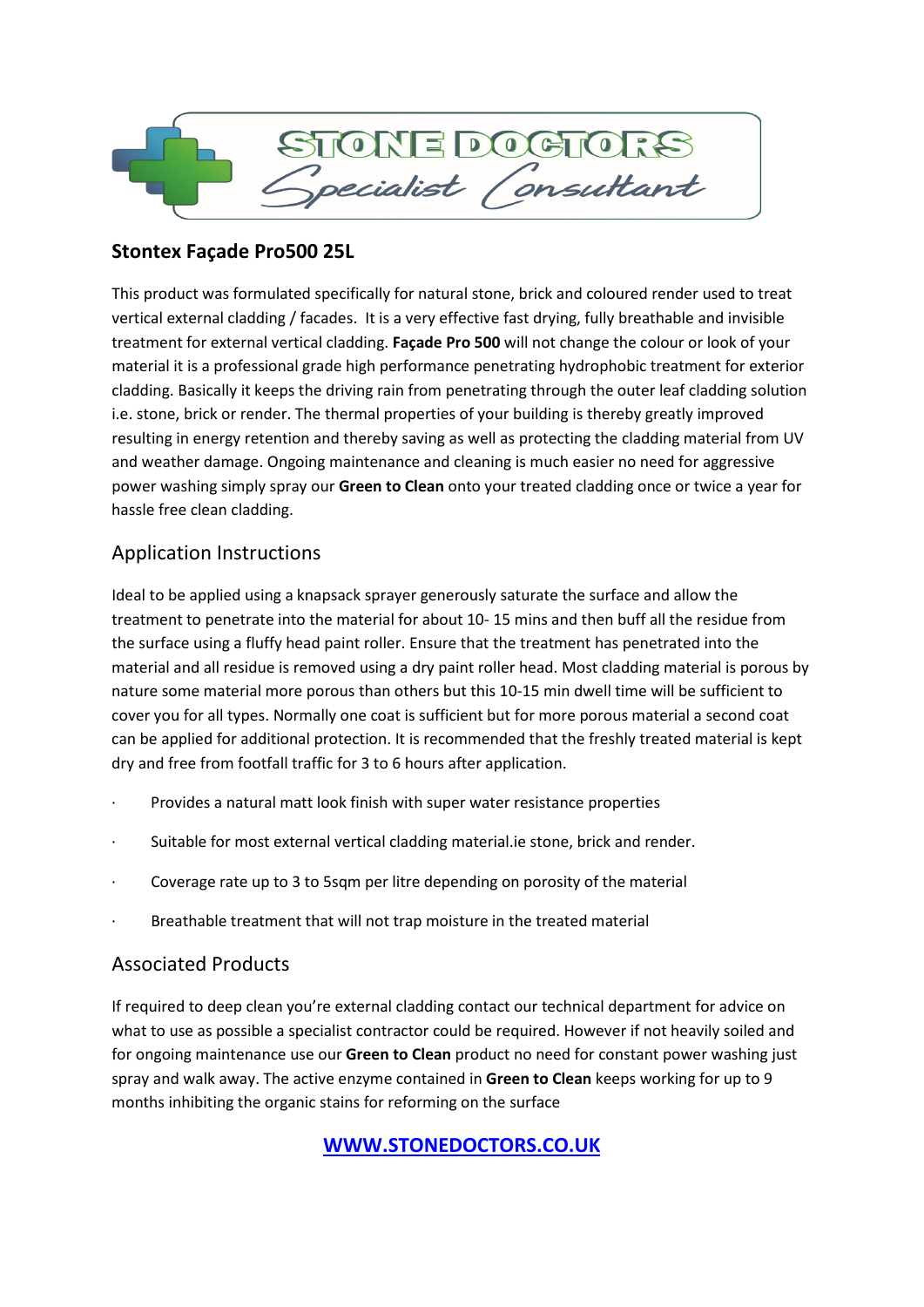

## **Stontex Indian Sandstone Sealer 5L**

This product was formulated for sandstone paving, it's a very effective fast drying sealer for ideal protection for your external sandstone paving. The sealer penetrates into the surface leaving a natural look to the stone. It is also breathable so any moisture deep in the stone can evaporate through the treatment so no unsightly blooming or picture framing stains which can occur with cheaper stone / concrete coatings. High active ingredient commercial grade formula that is easy to use and long lasting protection.

## Application Instructions

Can be applied using a roller or sprayed on the surface just allow the treatment to penetrate into the material for about 10- 15 mins and then buff all the residue from the surface. Sandstone is porous by nature some stones more porous than others but this 10-15 min dwell time will be sufficient to cover you for all types of stone. Normally one coat is sufficient but for more porous material a second coat can be applied for additional protection. It is recommended that the freshly treated material is kept dry and free from footfall traffic for 3 to 6 hours after application.

- Provides a natural matt look finish with oil and water based stain protection.
- · Suitable for internal and external use.
- Coverage rate up to 10sqm per litre depending on porosity of the material
- Breathable treatment that will not trap moisture in the treated material

## Associated Products

Deep clean you're external paving prior to sealing with our **All in one Outdoor Cleaner** and for ongoing maintenance use our **Green to Clean** product no need for constant power washing just spray and walk away. The active enzyme contained in **Green to Clean** keeps working for up to 9 months inhibiting the organic stains for reforming on the surface.

Deep clean your internal tiles prior to sealing with our **Heavy Duty Grime Remover** and for ongoing maintenance use our **Multi Clean** dilutes 1 to 50 with warm water in your steam cleaner or a capful in your mop bucket.